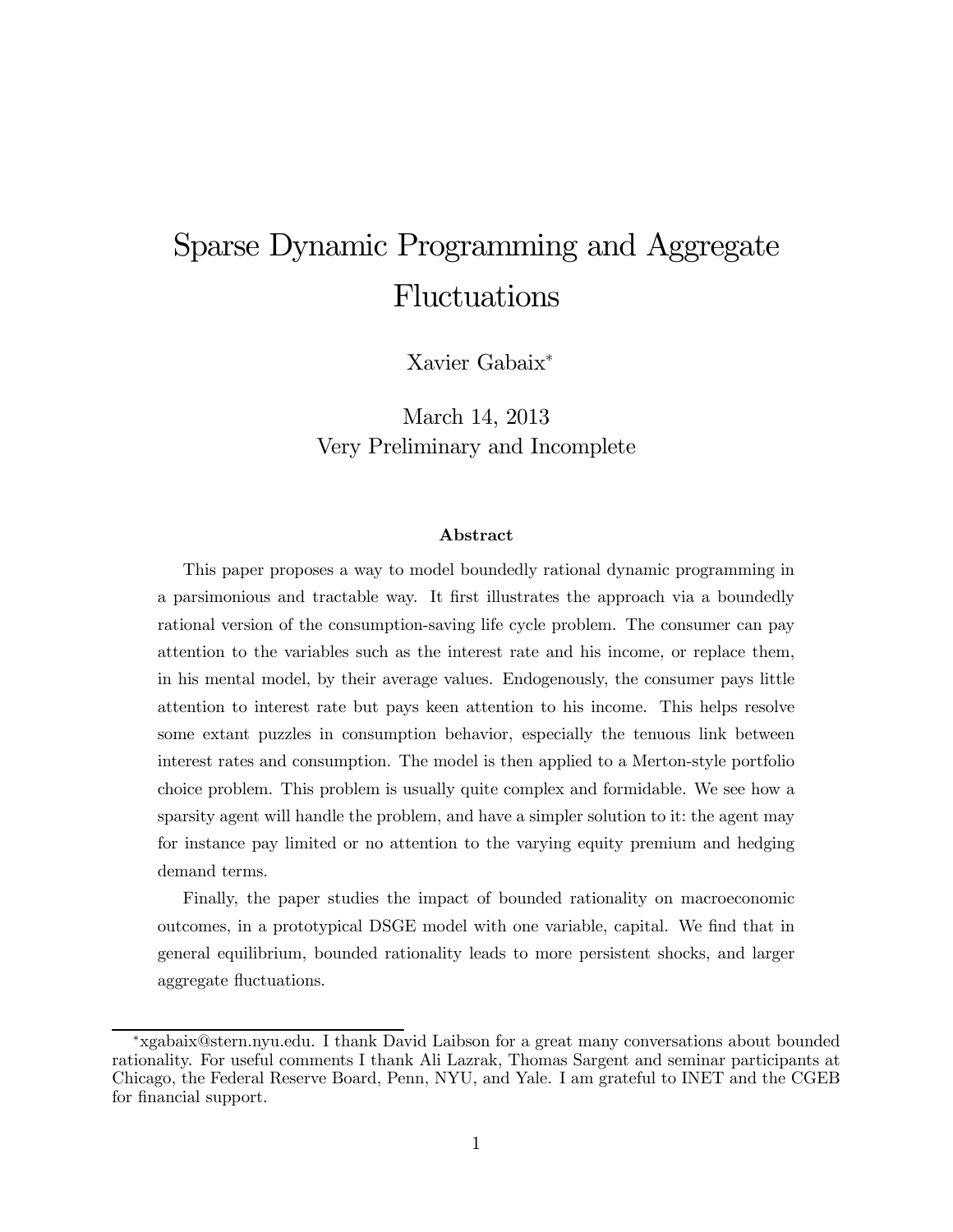## 1 Introduction

This paper proposes a way to do dynamic programming, but with an element of bounded rationality. This is first illustrated first in microeconomic contexts, in canonical consumptioninvestment problems. Then, this framework is used to study macroeconomic implications of bounded rationality. A main conclusion is that with bounded rationality, macroeconomic fluctuations are larger and more persistent.

Before the macro consequences, let us study the micro motivation.

Modelling bounded rationality: first, microeconomics. The issue of rationality is important. One of the criticisms against traditional economic models is the potential unrealism of the infinitely forward-looking agent who computes the whole equilibrium in her own head. This unrealism has long been suspected to be the cause of some empirical misfits that we will review below. Behavioral economics aims to provide an alternative. However, the greatest successes of behavioral economics change the tastes (e.g. prospect theory or hyperbolic discounting) or the beliefs (e.g. overconfidence), but keeps the rationality. When tackling the rationality, there is much less agreement and no dynamic alternative to the traditional model has really emerged. This paper attempts to propose a compromise that keeps much of the generality of the rational approach and injects some of the wisdom of the behavioral approach, mostly inattention and simplification. It does so by proposing a way to insert some bounded rationality in a large class of problems, the "recursive" contexts, i.e. with dynamic programming in some stochastic steady state.

To illustrate these ideas, let us consider a canonical consumption-savings problem. The agent maximizes utility from consumption, subject to a budget constraint, with stochastic interest rate and income. In the rational model, he would solve a complex DP problem with three state variables (wealth, income, interest rate). This is a complex problem that requires a computer to solve it.

How will a BR agent do? I assume that the agent starts with a much simpler model, where interest rate and income are constant — that's his default model. Only one state variable remains, his wealth. He knows what to do then, but what will he do in a more complex environment, with stochastic interest rate and stochastic income? In the BR version, he considers parsimonious enrichments to the value function, as in a Taylor expansion. He asks, for each component, if it will matter enough for his decision. If a given feature (say, the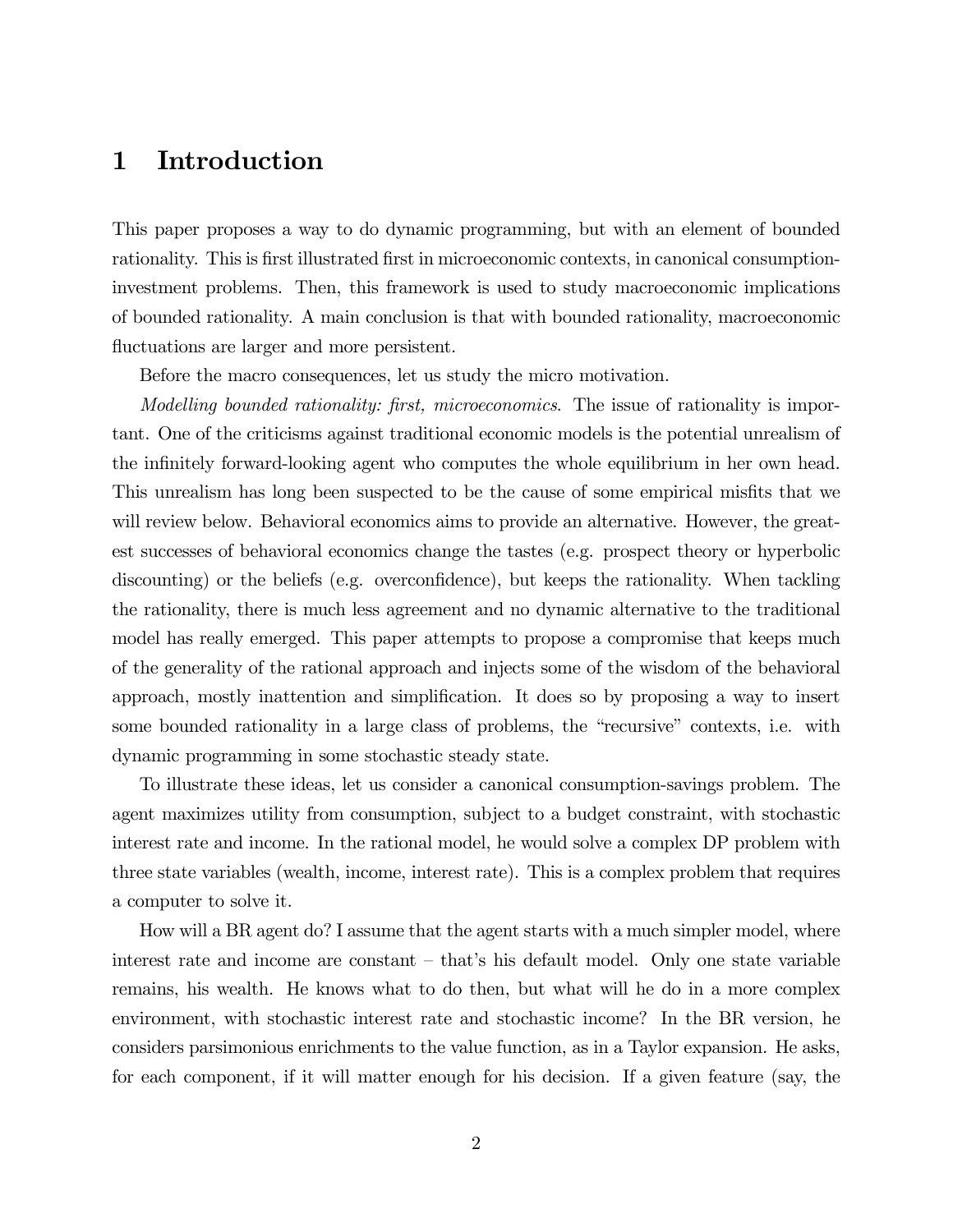interest rate), is small enough compared to a threshold (taken to be a fraction of standard deviation of consumption), then he drops the feature, or partially attenuates it. The result is a consumption policy that pays partial attention to income, and perhaps no attention at all to the interest rates. This does seem realistic.

The result is a BR version of the traditional permanent-income model. We see that it is often simpler than the traditional model. Indeed, the agent ends up using a typically simpler rule (e.g., not paying attention to the interest rate). Hence, the framework can avoid the curse of some behavioral models, which often lead to more complex problems. Arguably, the reason why those models are more complex is indeed their maintained assumption of some form of hyperrationality.

One application is a Merton-style dynamic portfolio choice problem, i.e. allocating one's wealth between stocks and bonds when the equity is stochatic and correlated with past returns. This is a notoriously complicated problem for a rational agent. I study how a sparse agent would handle it. The sparse agent first anchors his action by imagining he's facing a simpler problem — a world with constant equity premium. Then, he can sparsely enrich his model to take into account the more complex features (the stochasticity of the equity premium, its correlation with past returns, which creates a hedging demand). Hence the agent will only partially, or not at all, take into those complex features. This may be a more satisfying description of what people do in a complex environment than the hyperrational model. At the very least, it is important to have a concrete alternative to that hyperrational model.

Let us now turn to macro consequences of this approach. The main conclusion is: With bounded rationality, macroeconomic fluctuations are larger and more persistent.

I illustrate this proposition, and qualify it, as it appears to hold for most reasonable parameters, but can be overturned for extreme parameters.

To see the idea, which is fundamentally quite simple, imagine first an economy with only one state variable, capital. It starts with a steady state amount of capital. Then, there is a positive shock to the endowment of capital. In a rational economy, agents would consume a certain fraction of it, say 6%, every period. That will lead capital to revert pretty fast to its mean. However, in a BR economy, investors will not fully pay attention to that extra capital. They will consume less of it than a rational agent would. Hence, capital will be depleted more slowly and will mean-revert more slowly. The shock has more persistent effects.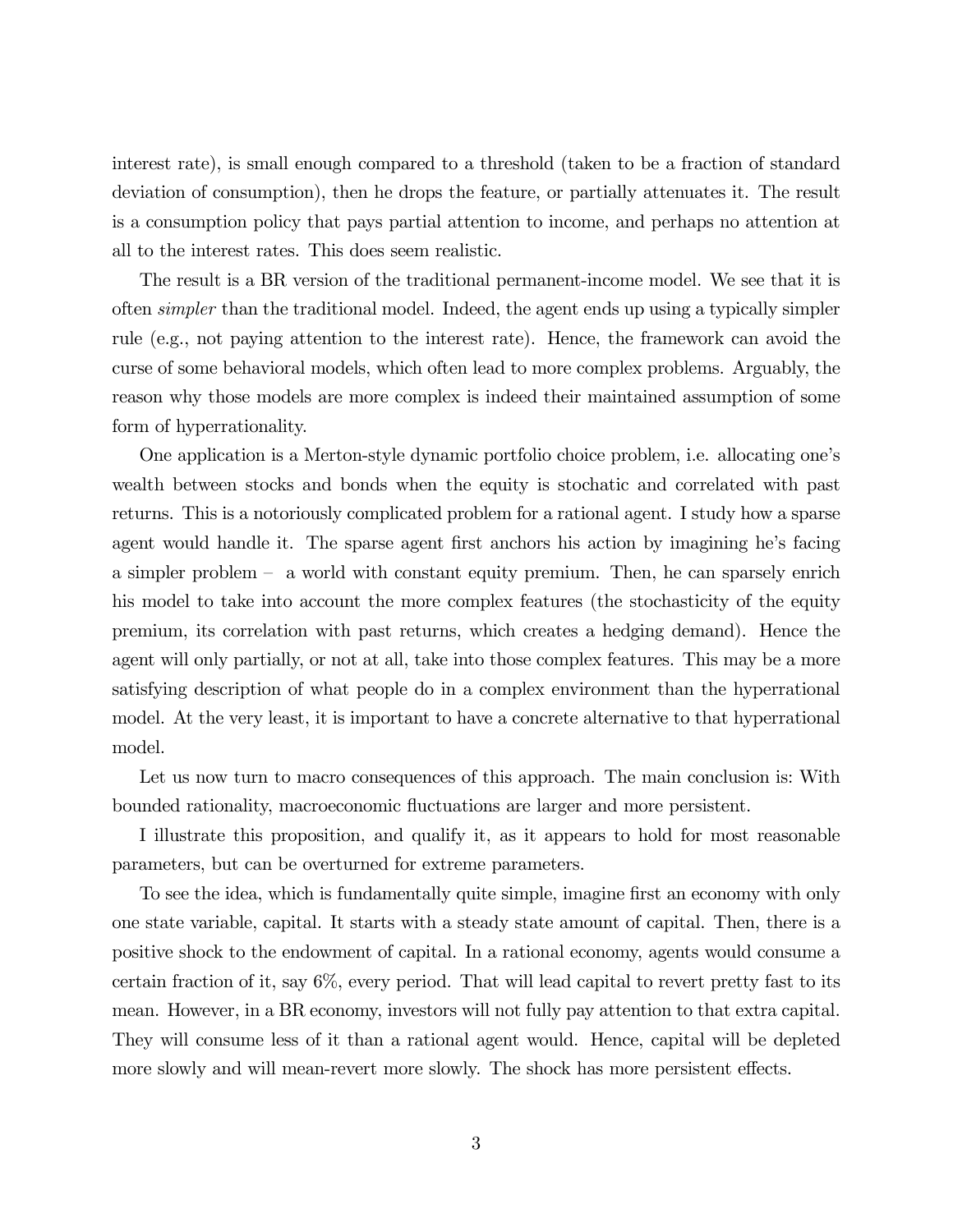Given that shocks are more persistent, past shocks accumulate more. Mechanically, this leads to larger average deviations from trend of capital. As a consequence, the interest rate and GDP also have larger, and more persistent, deviations from trend.

The model allows us to express those ideas in simple, quantitative ways. It allows us to explore them in richer environments, e.g. with both shocks to productivity and the capital stock. The proposition, "BR leads to larger and more persistent fluctuations," still holds true for most parameter values.

Literature review. Besides behavioral lit, cite Krusell Smith (but accent here is on the consequences of BR), Sims, Ma´ckowiak & Wiederholt, Mankiew-Reis, Veldkamp, Woodford. One difference: no entropy, so much more simplicity.

The rest of the paper is as follows. Section 2 studies the best response of an agent. The leading example is that of a consumption-saving problem. Once it is well understood, I formulate the more general notation of BRDP, in section 3, which also treats the Merton portfolio problem. Section 4 uses this framework to study a general equilibrium situation. If formulates and illustrates the amplifying effect of BR on aggregate fluctuations. Section 5 presents an application to the (failure of) Ricardian equivalent. Section 6 concludes. The Appendix contains the more technical material and derivations.

# 2 Partial equilibrium: BRDP in a consumption-savings problem

### 2.1 Bounded Rationality in a 2-Period Problem

Consider for concreteness the following decision problem with just two periods: the DM's value function is:

$$
V(c, \hat{r}_t, \hat{y}_t) = u(c) + \beta v ((1 + \overline{r} + \hat{r}_t) (w - c) + \overline{y} + \hat{y}_t),
$$

and he wishes to  $\max_c V(c, \hat{r}_t, \hat{y}_t)$ . That is, the consumer starts from an initial wealth w, and picks his consumption  $c$  in order to maximize his utility, given that next period's consumption will be next period's income,  $y_t = \overline{y} + \hat{y}_t$ , plus today's savings,  $w - c$ , compounded by the interest rate,  $r_t = \overline{r} + \hat{r}_t$ . Here  $\overline{r}$  is the average value of the interest rate (I take the default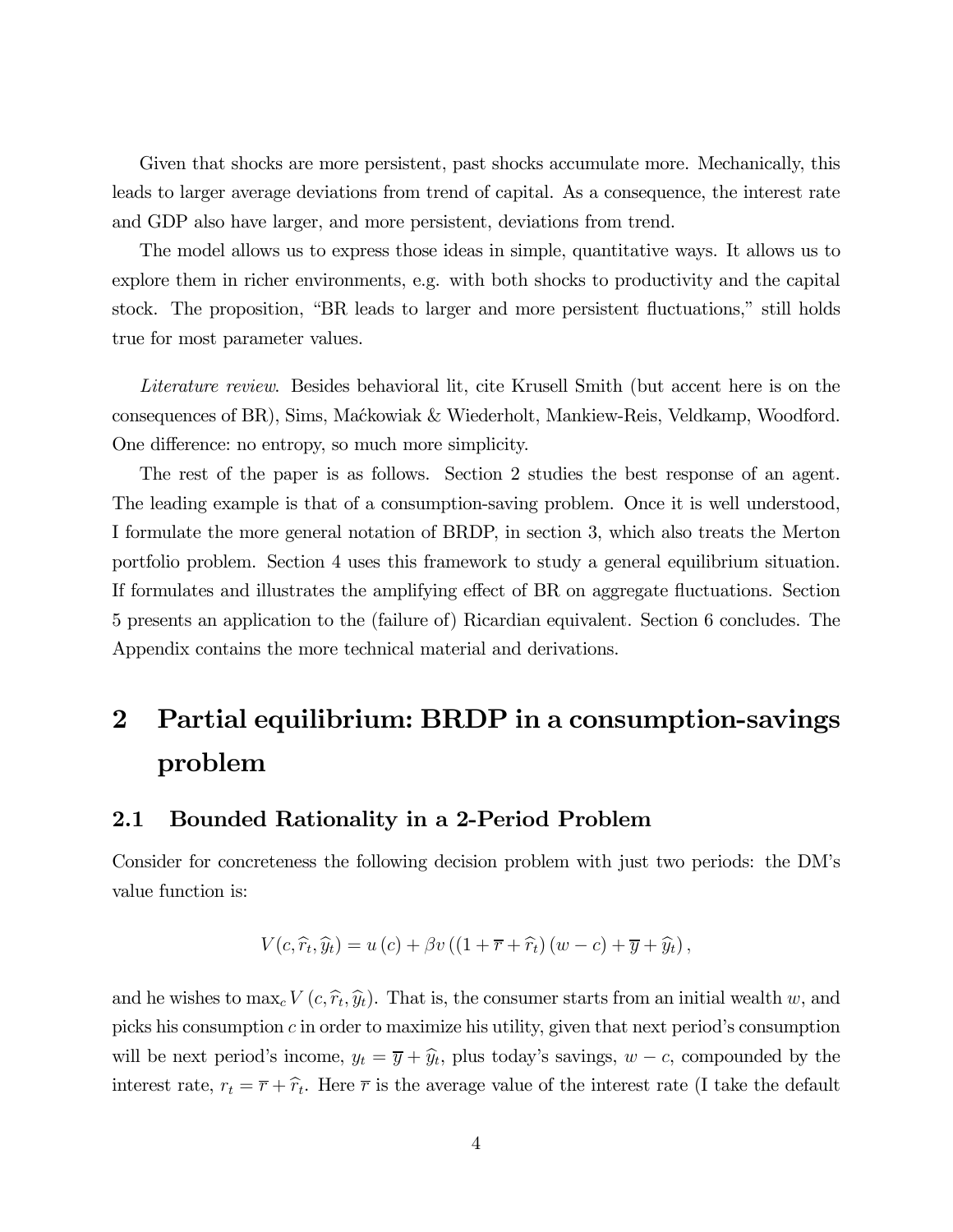value to be the average), and  $\hat{r}_t$  is the (mean-zero) deviation of the interest rate from its average; the same holds for  $\overline{y}$ , the average income, and  $\hat{y}_t$ , the deviation of income from its average.

A rational consumer will do:  $\max_c V(c, \hat{r}_t, \hat{y}_t)$ . What will a BR consumer do? Using a mix of psychological and economic reasoning, I propose in Gabaix (2012) a reasonably systematic way of handling that. The DM trades off the cost of having an imperfect decision against the benefits of saving on "thinking costs." This leads to an algorithm that boils down to the following procedure in our consumption-investment case.

First, the consumer knows what to do under a "default model" where  $(\hat{r}_t, \hat{y}_t) = (0, 0),$ i.e., all variables are at their average values. Then, the consumer has cognitive access to  $\partial c/\partial r = -V_{cr}/V_{cc}$  at the default model, i.e., by how much consumption should change if the interest rate goes up by a small amount. It may seem a bit strange that the consumer might know so much, but this assumption captures parsimoniously the fact that people do have a sense that some quantities (e.g., their income) matter a lot, while others (e.g., the volatility of the 1-year interest rate and, perhaps, that interest rate itself) do not matter very much.

**Step 1.** Replace the interest rate  $\hat{r}_t$  (to be more precise, the deviation of the interest rate from its average) by its truncated version: the interest rate perceived by a BR agent is (very shortly I will motivate and explain this particular formula):

$$
\widehat{r}_t^s = \tau \left( 1, \frac{\kappa \sigma_c}{\frac{\partial c}{\partial r} \sigma_r} \right) \widehat{r}_t,\tag{1}
$$

where  $\partial c/\partial r$  is taken at the default model, and the truncation function

$$
\tau(\mu, \kappa') = (|\mu| - |\kappa'|)_+ \operatorname{sign}(\mu) \tag{2}
$$

is represented in Figure 1.  $\hat{r}_t^s$  is the deviation of the interest rate from its default perceived by a BR consumer.

Likewise, the perceived income innovation is:  $\hat{y}_t^s = \tau$ µ  $1, \frac{\kappa \sigma_c}{\frac{\partial c}{\partial y} \sigma_y}$  $\setminus$  $\widehat{y}_t$ . **Step 2:** Then, the BR agent does  $\max_c V(c, \hat{r}_t^s, \hat{y}_t^s)$ .

Step 2 is unproblematic: given the perceived interest rate and income, the DM optimizes consumption. The nerve of the model is in Step 1. To interpret rule (1), note that it implies: "Replace the interest rate by 0 if taking the interest rate into account changes consumption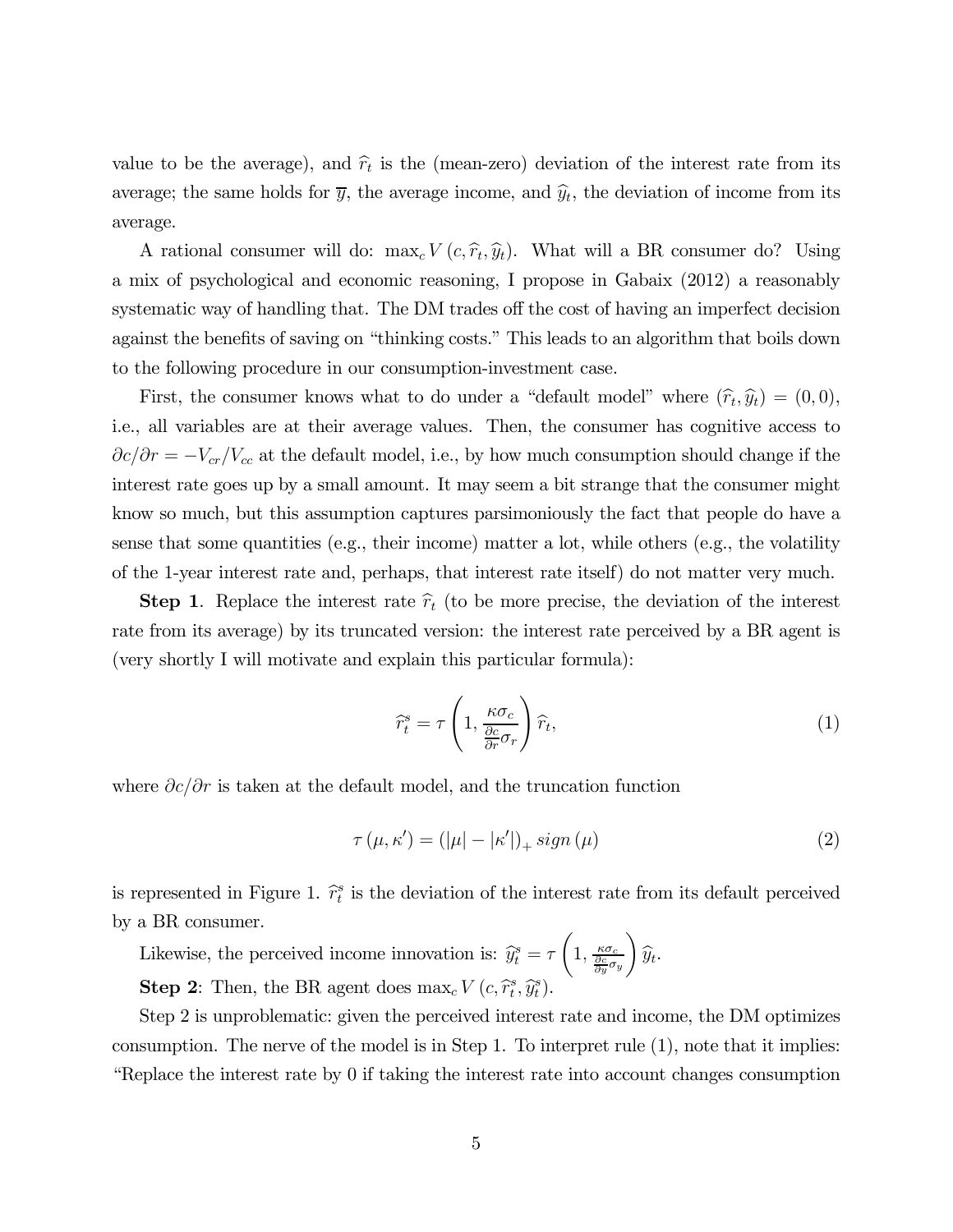

Figure 1: The anchoring-and-adjustment function  $\tau$ 

by less than  $\kappa$  standard deviations, i.e., if  $\left|\frac{\partial c}{\partial r}\sigma_r\right| < \kappa \sigma_c$ ."

That means: on average, a one-standard-deviation change in the interest rate makes the BR agent change his consumption by only  $\frac{\partial c}{\partial r}$  $\frac{\sigma_r}{\sigma_c}$  standard deviations of consumption. If that ratio is small enough (I calibrate the model to  $\kappa = 0.3$ , so that features which account for less than  $\kappa^2 = 9\%$  of the variance are eliminated), then replace the interest rate by 0.<sup>1</sup>

The penalty for lack of sparsity,  $\kappa$ , is akin to an index of bounded rationality: if  $\kappa = 0$ , the agent is fully rational.

Take the case where  $\Big\vert$  $\partial c$  $\partial r$  $\sigma_r$  $\sigma_c$  $\vert < \kappa$ , so that  $\widehat{r}_t^s = 0$  and the DM proceeds as if the interest rate was the average interest rate  $\bar{r}$  rather than the true interest rate  $r_t$ . We have the picture of a sensible agent: he does not pay attention to the interest rate all the time, he saves (so he is not "myopic" in the sense of heavily discounting the future), but he does not obsess about smoothing his consumption given all wrinkles to the interest rate. This agent is arguably more sensible and realistic than the traditional agent (below I will offer some empirical evidence for that intuition).

Here, we use the "average values" for the interest rate and income shocks. In a one-shot problem, we would use the above rule, replacing  $|\sigma_r|$  by  $|\hat{r}_t|$ , so that instead of (1) we obtain  $\widehat{r}_{t}^{s}=\tau\left(\widehat{r}_{t},\frac{\kappa\sigma_{c}}{\frac{\partial c}{\partial r}}\right)$ ´ . Then, the rule becomes: "Replace the interest rate by 0 iff taking it into

<sup>&</sup>lt;sup>1</sup>The main paper provides a microfoundation based on the welfare loss from a suboptimal answer.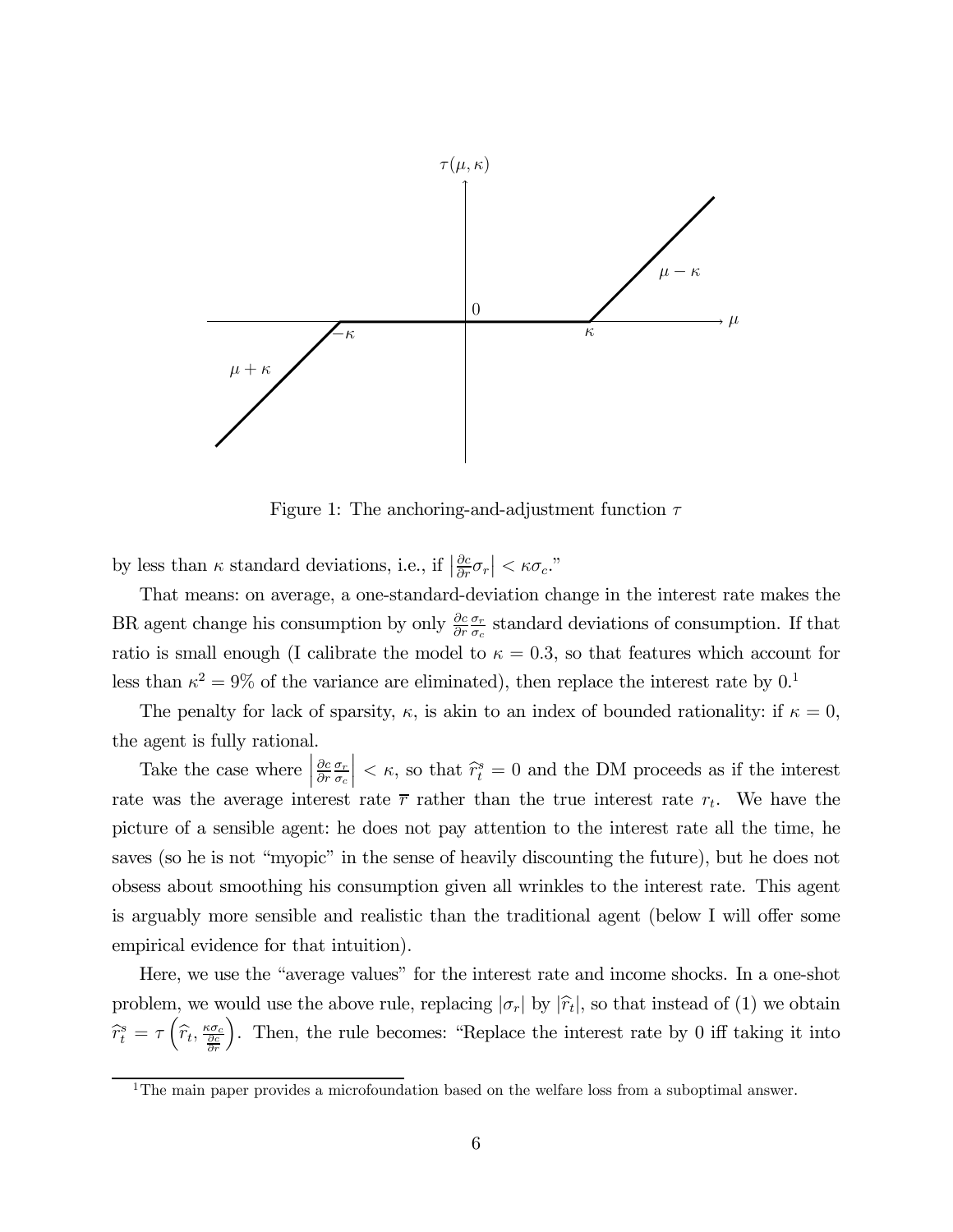account makes consumption change by less than  $\kappa$  standard deviations." Indeed, the agent does not respond to the interest rate at all if  $\left|\frac{\partial c}{\partial r} \times \hat{r}_t^s\right| < \kappa \sigma_c$ . Thus, most of the time, the agent will not take the wrinkles of the interest rate into account, but will pay attention to changes in the interest rate only when changes are very large (e.g., if there is a large, one-time discount of, say, cars).

The truncation rule embodies the idea that a DM who seeks "sparsity" (uncluttering his mind from lots of small things) should sensibly drop relatively unimportant features: if they account for less than  $\kappa$  standard deviations of the actions, they are dropped entirely. In addition, if the features are larger than that cutoff, they are still dampened: in Figure 1,  $\tau(\mu,\kappa)$  is below the 45 degree line (for positive  $\mu$ ; in general,  $|\tau(\mu,\kappa)| < |\mu|$ ). This reflects Kahneman and Tversky's "anchoring-and-adjustment" process, in which there is an anchor in the default model, and then a partial adjustment toward the truth. This feature could be abandoned, using the "hard-thresholding" function  $\tau^H(\mu,\kappa) = \mu 1_{|\mu| > |\kappa|}$  instead: if  $|\mu| > \kappa$ , then this is the 45 degree line,  $\tau^H(\mu, \kappa) = \mu$ . However, the above function  $\tau$ has the advantage of yielding continuous demand curves, which are likely in practice. For many cases, the smooth adjustment makes more empirical sense than the "all-or-nothing" adjustment, which predicts discontinuities that we are unlikely to see empirically.

I hope that the reader got a sense of the intuition for the model in a (quasi-)static context. Let us now see how to proceed in more dynamic contexts.

#### 2.2 Infinite-Horizon Problem

One important payoff from the framework is that it allows for boundedly rational dynamic programming (BRDP). This is important because many models in macroeconomics and finance take the form of dynamic programming (Ljungqvist and Sargent 2004). The outcome will be a model that is often *simpler* than the traditional model, because agents pay attention to fewer things and, in particular, do not react to all future variables.

In addition, it is well-known that an important conceptual and practical problem when dealing with dynamic programming is the curse of dimensionality. Strictly speaking, there are perhaps over 1,000 state variables that should matter in our decisions, but solving dynamicprogramming problems with more than a few state variables (let alone 1,000 state variables) is extremely hard in practice because of the combinatorial explosion of the problem's complexity. Even the most powerful computers cannot handle such complexity and solve the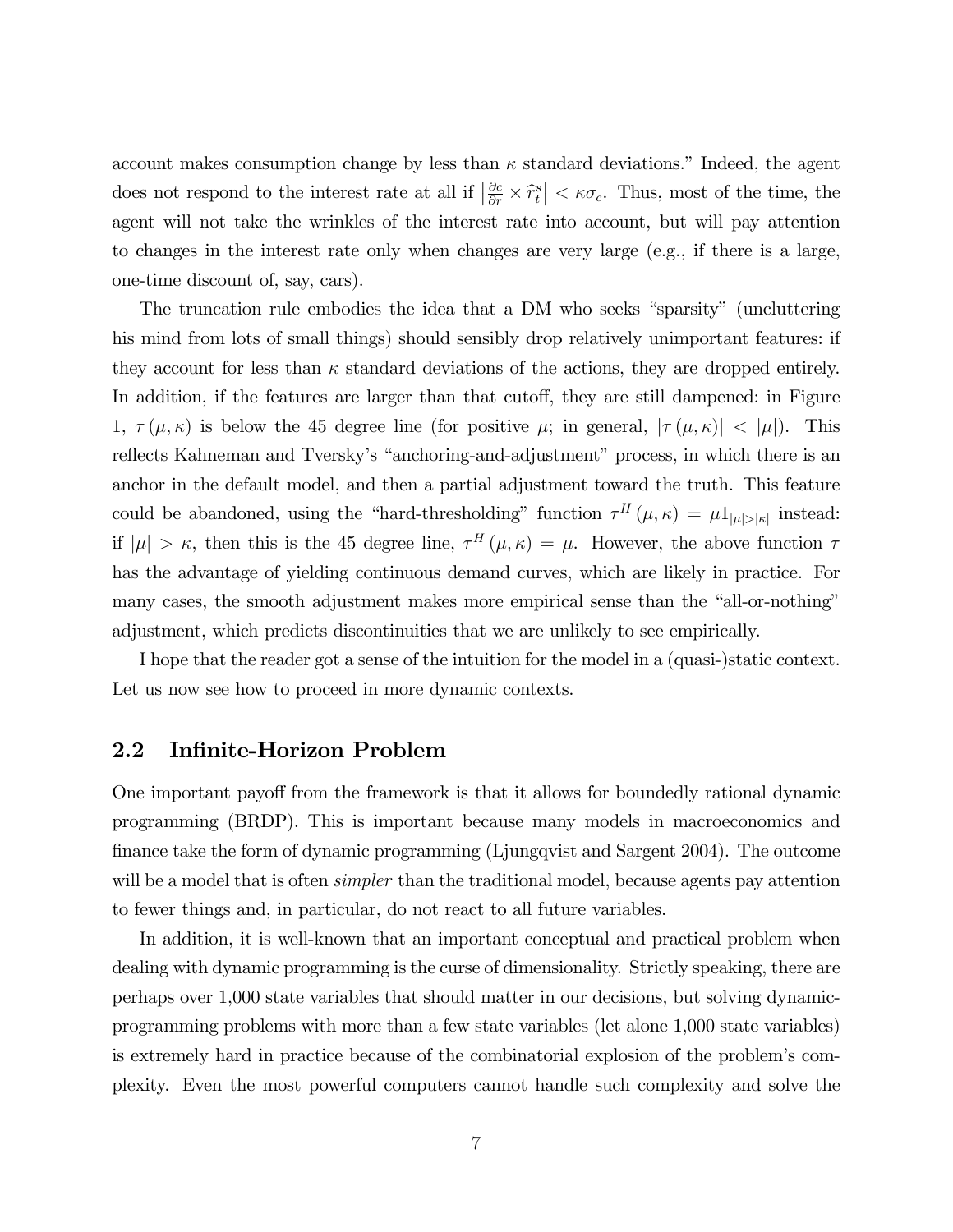problems exactly. Given that, how would a boundedly rational agent proceed?

I illustrate the approach in a canonical consumption-investment problem. The agent has utility  $\mathbb{E}\sum_{t=0}^{\infty}\beta^{t}c_{t}^{1-\gamma}/(1-\gamma)$ . We assume he has solved the life-cycle problem in a simple model, where the interest rate is constant at  $\bar{r}$  (for simplicity, assume here that  $\overline{R} \equiv 1 + \overline{r} = \beta^{-1}$  and his income is constant at  $\overline{y}$ : his wealth  $w_t$  evolves according to

$$
w_{t+1} = (1 + \overline{r})(w_t - c_t) + \overline{y}
$$

(that is, wealth at  $t + 1$  is savings at  $t$ ,  $w_t - c_t$ , invested at rate  $\overline{r}$ , plus current income,  $\overline{y}$ ). Then, the optimal consumption is  $c^d(w_t) = (\overline{r}w_t + \overline{y})/\overline{R}$ , and the value function is  $V^d(w_t) = A (\overline{r}w_t + \overline{y})^{1-\gamma}$  for a constant A.

Now, the agent is told that the world is more complicated: the interest rate is actually  $\bar{r}+\hat{r}_t$  and his income is  $\bar{y}+\hat{y}_t$ , where  $\hat{r}_t$  and  $\hat{y}_t$  are deviations of the interest rate and income from their mean, respectively, and follow  $AR(1)$ s:

$$
y_{t+1} = \rho_y \hat{y}_t + \varepsilon_{t+1}^y, \qquad r_{t+1} = \rho_r \hat{r}_t + \varepsilon_{t+1}^r
$$

 $\varepsilon_{t+1}$  are mean-0 disturbances. Hence, wealth follows:

$$
w_{t+1} = (1 + \overline{r} + \widehat{r}_t) (w_t - c_t) + \overline{y} + \widehat{y}_t.
$$

What will be the consumption function  $c(w_t, \hat{y}_t, \hat{r}_t)$  of a BR agent? It is difficult, because this is a dynamic-programming problem with 3 state variables, and has no closed forms. Under the previous approach, one might think that one should solve for the value function  $V(w_t, \hat{y}_t, \hat{r}_t)$ ; but that would be a very difficult task in general: DP with 3 or more (and in practice perhaps 20) state variables is very difficult. However, we obviate this difficulty by using the following algorithm.

Step A (Taylor expansion around the simple, default model with just one state variable). We observe that a rational agent would consume, for small disturbances  $\widehat{y}_t$  and  $\widehat{r}_t$ :

$$
\ln c^{r} (w_{t}, \hat{y}_{t}, \hat{r}_{t}) = \ln c^{d} (w_{t}) + b_{y} \hat{y}_{t} + b_{r} \hat{r}_{t}
$$
  
+ 2nd-order terms. (3)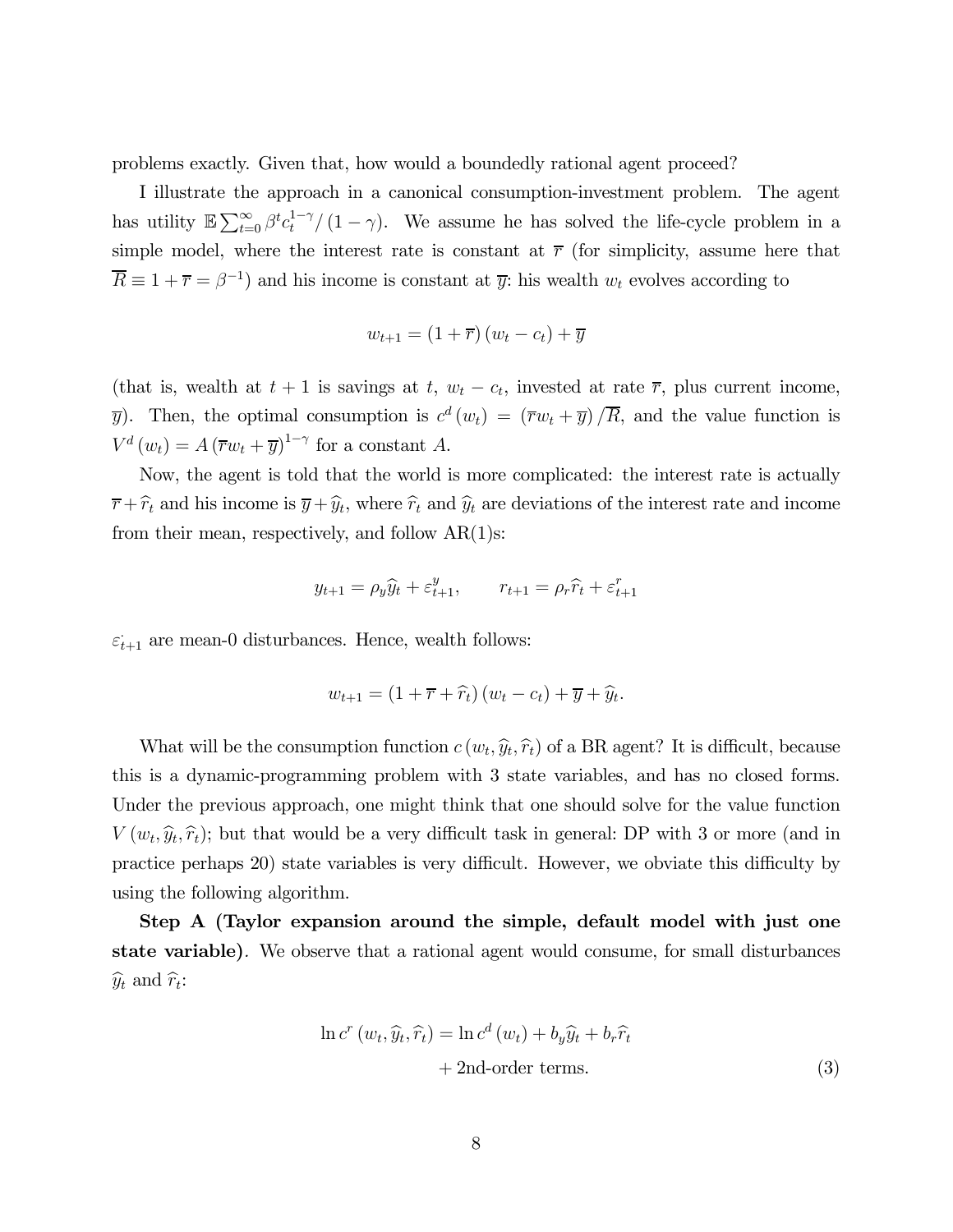Importantly, the terms  $b_y$ ,  $b_r$  are easy to derive by a local expansion of the simple, onedimensional value function  $V^d(w_t)$  (i.e., without solving for the full function  $V(w_t, \hat{y}_t, \hat{r}_t)$ ). Indeed, by perturbation arguments, detailed in the Appendix, one finds:

$$
b_y = \frac{\overline{r}}{\overline{R}(\overline{R} - \rho_y)c_t^d}, \qquad b_r = \frac{\overline{r}\left(\frac{w_t}{c_t^d} - 1\right) - 1/\gamma}{\overline{R} - \rho_r}.
$$
 (4)

Then, we assume that the BR agent somehow has cognitive access to  $b_r$  and  $b_y$ : while it may seem counterintuitive, this merely represents that the BR agent senses that, for instance, the interest rate is not a very important decision for his consumption  $(|b_r|)$  is small).

Step B (Simplification of the reaction function). The DM does a BR truncation of (3), according to formula (1). Hence, we obtain the following.

**Proposition 1** A BR agent has the following consumption policy:

$$
\ln c_t^s = \ln c^d \left( w_t \right) + b_y^s \hat{y}_t + b_r^s \hat{r}_t, \tag{5}
$$

where (for  $x = y, r$ )  $b_x^s := \tau \left( b_x, \frac{\kappa \sigma_{\ln c}}{\sigma_x} \right)$ ) and  $b_x$  are in (4).

Formula (5) shows a "feature-by-feature" truncation. It is useful because it embodies in a compact way the policy of a BR agent in a quite complicated world. Note that the agent can do that without solving the 3-dimensional (and potentially 21-dimensional, say, if there are 20 state variables besides wealth) problem. Only local expansions and truncations are necessary.

In this manner, we arrive at a quite simple way to do BRDP. There is just one continuouslytunable parameter,  $\kappa$ . When  $\kappa = 0$ , the agent is (to the leading order) the traditional rational agent. When  $\kappa$  is large enough, the agent is fully BR, and does not react to any variable. Hence, we have a simple, smooth way to parametrize the agent, from very BR to (essentially) fully rational.

## 2.3 Application: Insensitivity to the Interest Rates and Low Measured Intertemporal Elasticity of Substitution

To get a feel for the effects, consider a calibration with (using annual units):  $\gamma = 1, r = 5$ ,  $\overline{w} = 2\overline{c}, \overline{c} = 1, \sigma_r = 0.8\%, \sigma_y = 0.2\overline{c}, \rho_y = 0.95, \sigma_{\ln c} = 5\%, \text{ and } \rho_r = 0.7 \text{ with yearly units:}$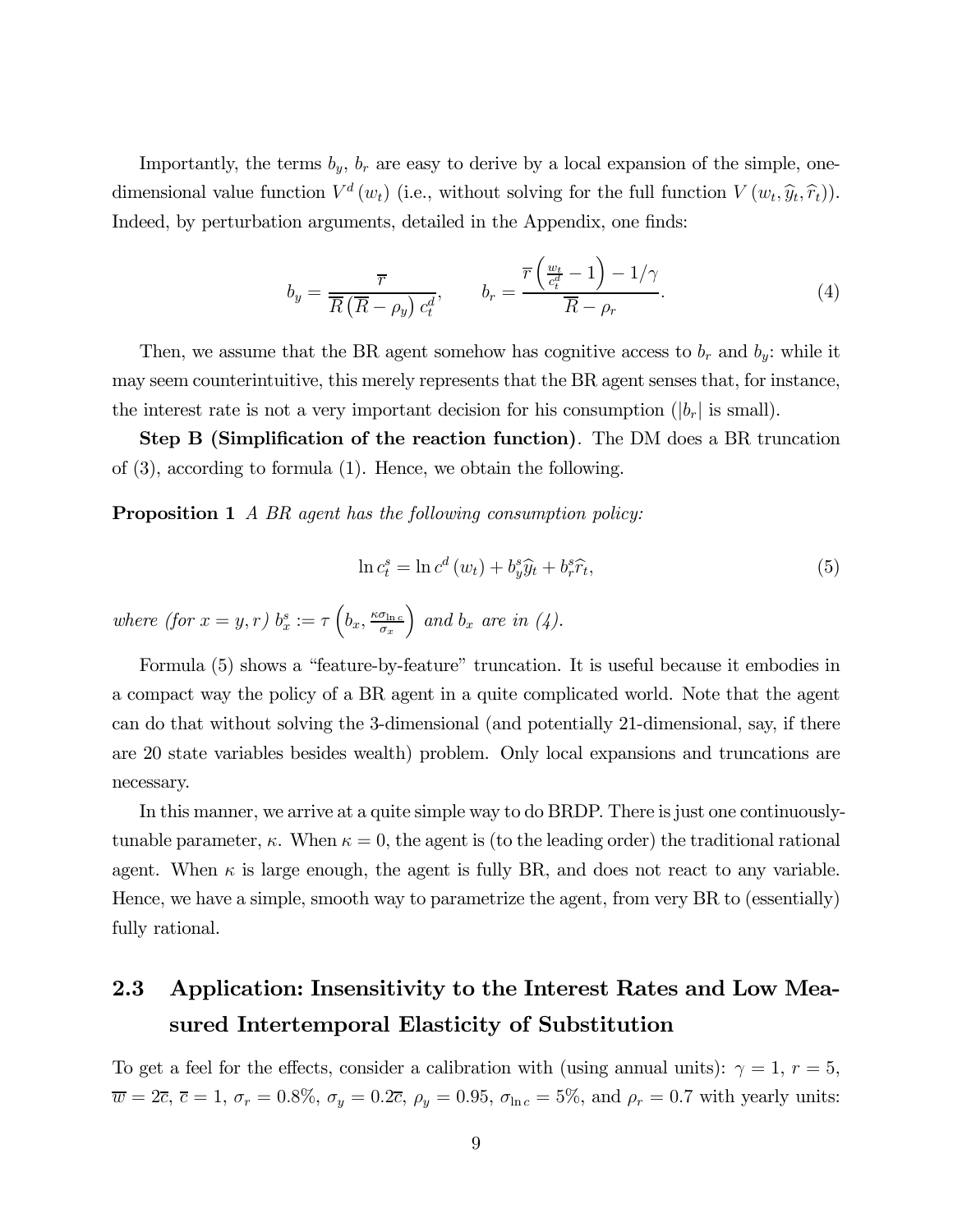

Figure 2: Impact of a change in the interest rate (resp. income) on consumption, as the function of weight on sparsity,  $\kappa$ .  $\kappa = 0$  is the rational-agent model.

as income shocks are persistent, they are important to the consumer's welfare.

Then, Figure 2 shows the impact of a change in the interest rate and income on consumption. Consider the left panel,  $b_r^s$ . If the cost of rationality is  $\kappa = 0$ , then the agent reacts like the rational agent: if interest rates go up by 1\%, then consumption falls by 2.8\% (the agent saves more). However, for a sparsity parameter  $\kappa \simeq 0.5$ , the agent essentially does not respond to interest rates. Psychologically, he thinks "the interest rate is too unimportant, so let me not take it into account." Hence, the agent does not react much to the interest rate, but will react more to a change in income (right panel of Figure 2), which is more important: the sensitivity of consumption to income remains high even for a high cognitive friction  $\kappa$ . Note that this "feature-by-feature" selective attention could not be rationalized by just a fixed cost to consumption, which is not feature-dependent.

The same reasoning holds in every period. The above describes a practical way to do BR dynamic programming. In some cases, this is simpler than the rational way (as the agent does not need to solve for the equilibrium), and this may also be more sensible.

Consequence. A behavioral solution to Puzzles and controversies around the intertemporal elasticity of substitution (IES) For many finance applications (e.g., Bansal and Yaron 2004, Barro 2009, Gabaix 2012), a high intertemporal elasticity of substitution (IES, denoted  $\psi = 1/\gamma$ ) is important  $(\psi > 1)$ . However, micro studies point to an IES less than 1 (e.g., Hall 1988). I show how this may be due to the way econometricians proceed, by fitting the Euler equation, which yields  $\ln c_{t+1} - \ln c_t = \frac{\psi}{R} r_t + \text{constant}$ , where  $\widehat{\psi}$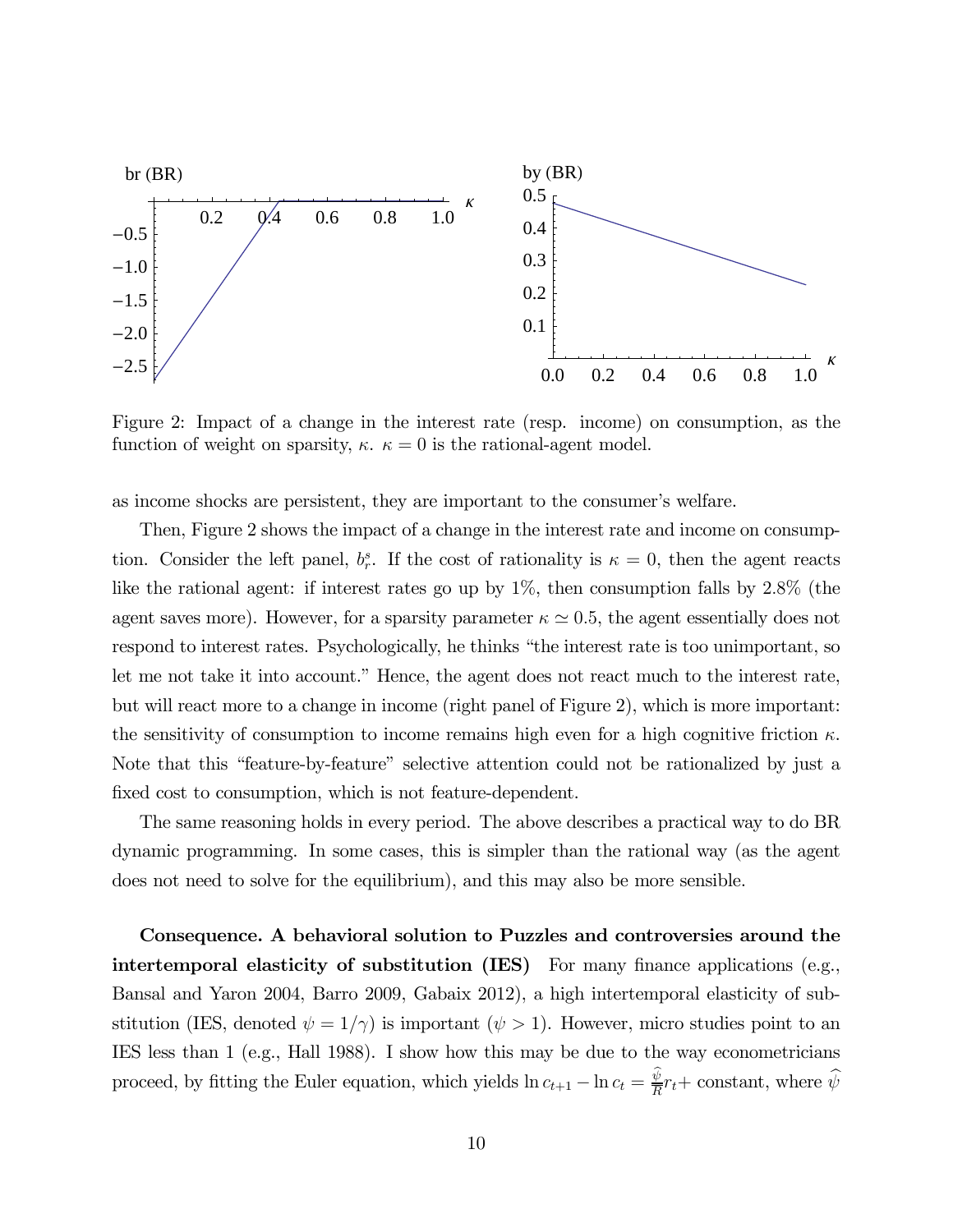

Figure 3: Measured IES  $\hat{\psi}$  if the consumer is boundedly rational with sparsity cost  $\kappa$ .

is the measured IES. If the consumer "underreacts to the interest rate," the measured IES will be biased towards 0. Using the above model, we can more precisely calculate that if consumers are boundedly rational (in the sense laid out above), the estimated IES will be :  $\hat{\psi} = \overline{r}(w_t/c_t^d - 1) - b_r^s \overline{R}(\overline{R} - \rho_R)$ . This is a point prediction that goes beyond Chetty (forth.)'s prediction of an interval bound. Hence we obtain:

**Proposition 2** An econometrician fitting an Euler equation even though the agent is BR will estimate a downward biased IES (intertemporal elasticity of substitution):

$$
\widehat{\psi} = \psi - \overline{R} \left( \overline{R} - \rho_R \right) \left( b_r^s - b_r \right)
$$

where  $\hat{\psi}$  is the estimated IES,  $\psi$  the true IES,  $b_r^s - b_r$  is the difference between the BR agent's and the traditional rational agent's interest-rate sensitivity of consumption.

The above calibration yields Figure 3, which plots the measured IES  $\hat{\psi}$  if the consumer is BR with sparsity cost  $\kappa$ . If  $\kappa = 0$ , the consumer is the traditional, frictionless rational agent. We see that as  $\kappa$  increases, the IES is more and more biased. Hence, BR may explain why while macro-finance studies require a high IES, microeconomic studies find a low IES.<sup>2</sup>

<sup>2</sup>This is in the spirit of Gabaix and Laibson (2002)'s analysis of the biases in the estimation of the coefficient of risk aversion with inattentive agents, in a different context and a more tractable model. See also Fuster, Laibson and Mendel (2010) for a model where agents' use of simplified models leads to departures from the standard aggregate model.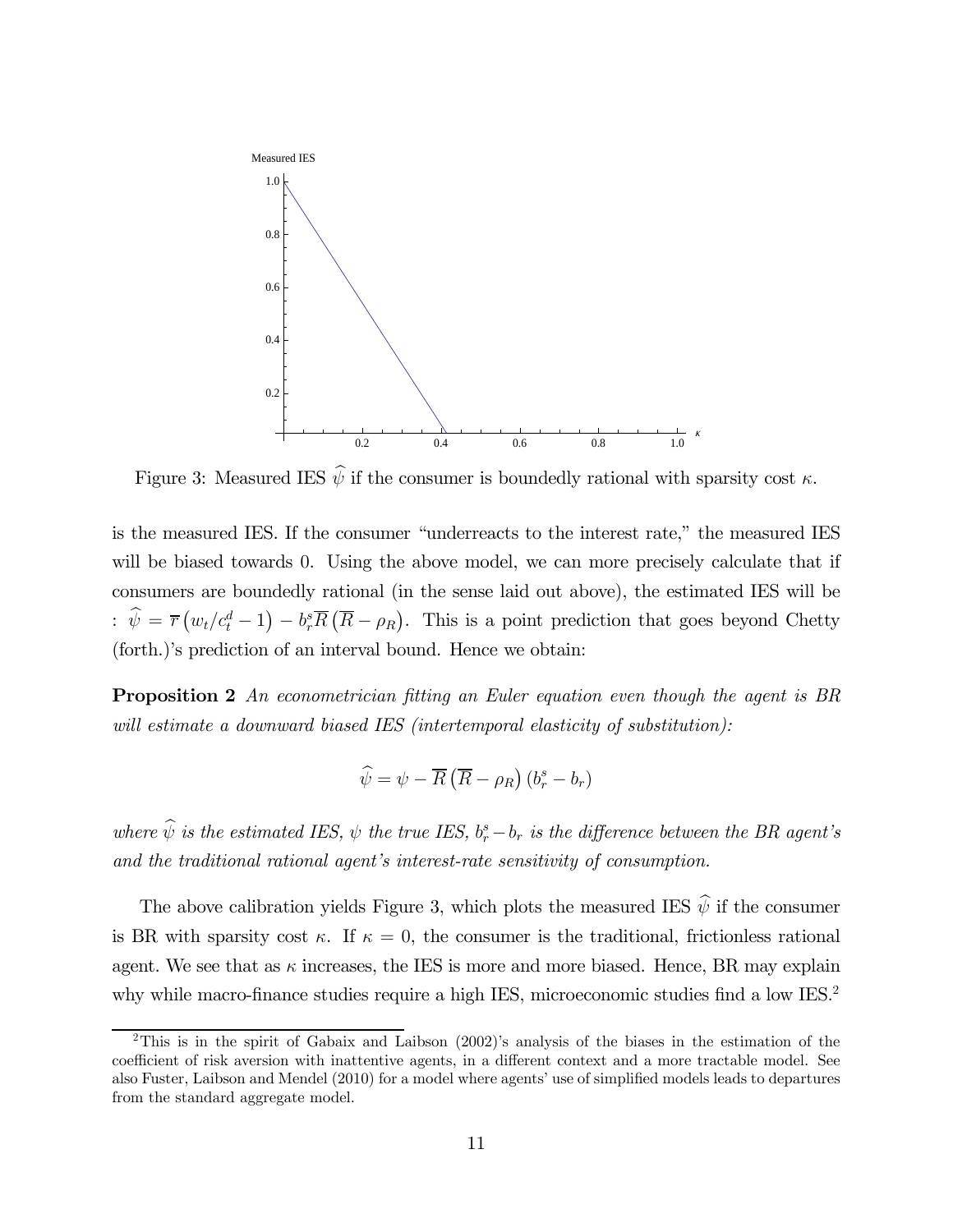## 2.4 Application: Source-dependent Marginal Propensity to Consume

The agent has initial wealth  $w$ , future income  $y$ , he can consume  $c$  at time 1, and invest the savings at a rate R. Hence, the problem is as follows. Given an initial wealth  $w$ , solve  $\max_{c} V = u(c) + \mathbb{E}[v(y + R(w - c))]$ , where income is  $y = y_* + \sum_{i=1}^{n} y_i$ : there are *n* sources of income  $y_i$  with mean 0. Let us study the solution of this problem with the algorithm. The DM observes the income sources sparsely: he uses the model  $y(m) = y_* + \sum_{i=1}^n m_i y_i$ , with  $m_i$  to be determined. Applying the model, we obtain (assuming exponential utility with absolute risk aversion  $\gamma$  for simplicity)

**Proposition 3** Time-1 consumption is:  $c = \frac{1}{1+R}(Rw + \delta/\gamma - \gamma \sigma_{\varepsilon}^2/2 + y_* + \sum_i m_i y_i), m_i =$  $\tau(1, \frac{\kappa^m \sigma_{c_2}}{\sigma_{y_i}})$ . The marginal propensity to consume (MPC) at time 1 out of income source i is:

$$
MPC_i^s = MPC_i^{Rat} \cdot m_i,\tag{6}
$$

where  $MPC_i^s = (\partial c/\partial y_i)^s$  is the MPC under the BR model, and  $MPC_i^{Rat} = (\partial c/\partial y_i)^{Rat}$  is the MPC under the traditional rational-actor model. Hence, in the BR model, unlike in the traditional model, the marginal propensity to consume is source-dependent.

Different income sources have different marginal propensities to consume — this is reminiscent of Thaler (1985)'s mental accounts. Equation (6) makes another prediction, namely that consumers pay more attention to sources of income that usually have large consequences, i.e., have a high  $\sigma_{y_i}$ . Slightly extending the model, it is plausible that a shock to the stock market does not affect the agent's disposable income much — hence, there will be little sensitivity to it: the MPC out of wage income will be higher than the MPC to consume out of portfolio income.

This model shares similarities with models of inattention based on a fixed cost of observing information. Those models are rich and relatively complex (they necessitate many periods, or either many agents or complex, non-linear boundaries for the multidimensional  $s, S$  rules, or signal extraction as in Sims 2003), whereas the present model is simpler and can be applied with one or several periods. As a result, the present model, with an equation like (6), lends itself more directly to empirical evaluation. Some interesting "low-complexity" models include Bordalo, Gennaioli, and Shleifer (2011) and Koszegi and Szeidl (2011). A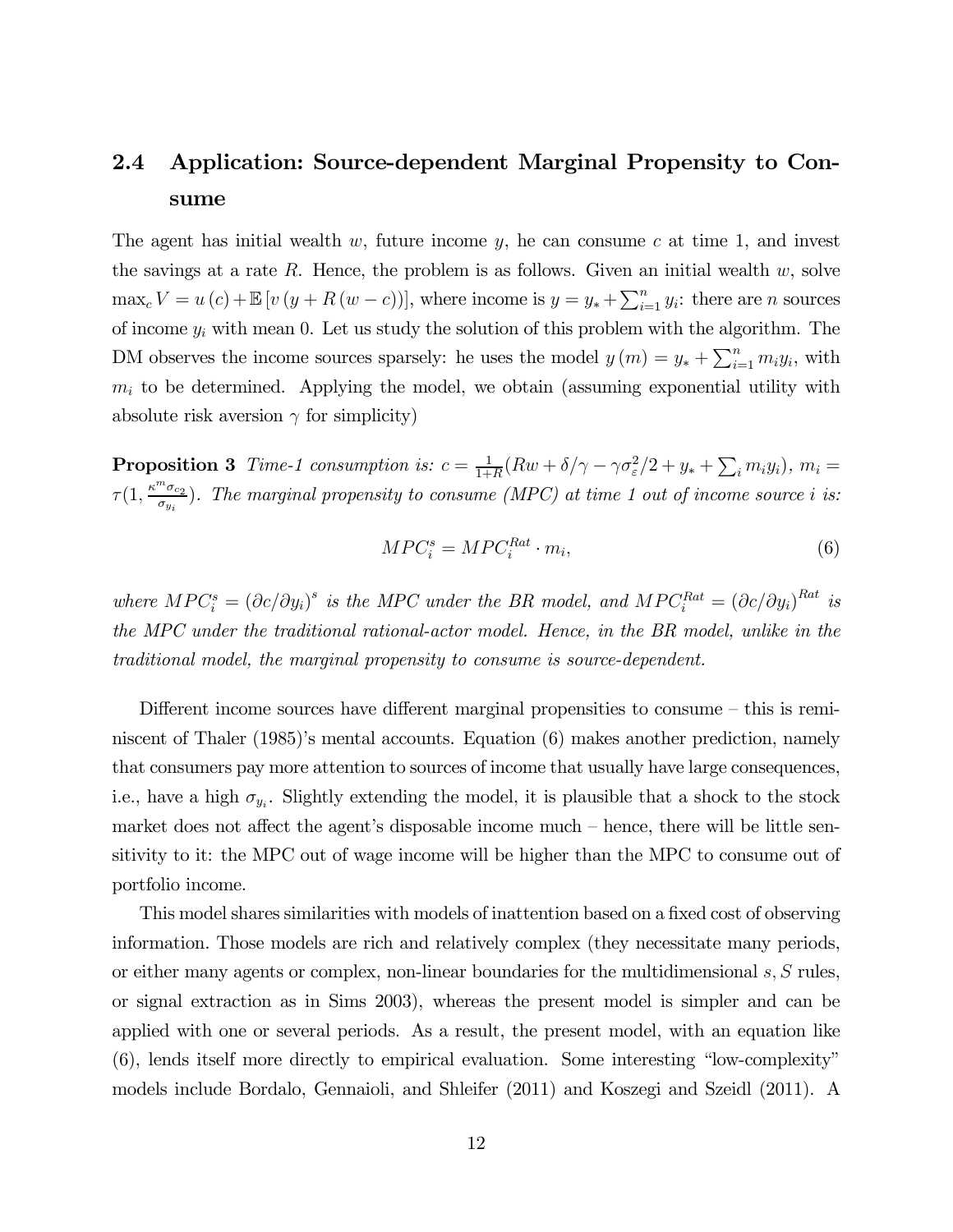distinctive feature of the model presented in this note is its ability to handle continuous choices (e.g., a consumption level) rather than the discrete choice between distinct goods.

### 3 General Framework

Here we present the more general procedure underlying the model of the previous section. First, we present the smax operator, an operator representing sparse maximization. Then, we state the dynamic programming problem, and some results that make its computation easy.

#### 3.1 A sparse Max operator in static contexts

One result from Gabaix (2012) is the sparse max or smax operator, which is a sparse version of the max operator. The agent faces a maximization problem which is, it its rational version,  $\max_a u(a,\mu,x)$ . We posit a procedure that the agent will follow. Its input are:  $\sigma_a$  for the normal modulus of a, and  $\mathbb P$  for the distribution from which the  $x_i$  are drawn.

**Definition 1** (Sparse max operator) The sparse maximum,  $u^s$ , and maximand,  $a^s$ , of a function  $u(a, \mu, x)$  written:

$$
u^{s} := \max_{a|m^{d}, \kappa \eta_{a}, \mathbb{P}} u(a, \mu, x), \qquad a^{s} := \arg \max_{a|m^{d}, \kappa \eta_{a}, \mathbb{P}} u(a, \mu, x)
$$

are defined by the following procedure: First, calculate the optimally sparse representation of the world:

$$
m^* = \arg \max_{m} \frac{1}{2} (\mu - m)' \mathbb{E}_{\mathbb{P}} \left[ \frac{\partial a}{\partial m} u_{aa} \frac{\partial a}{\partial m} \right] (\mu - m) - \kappa \sum_{i} |m_i - m_i^d| \mathbb{E}_{\mathbb{P}} \left[ \left( \frac{\partial a}{\partial m_i} \cdot u_{aa} \cdot \eta_a \right)^2 \right]^{1/2} \tag{7}
$$

Second, define:

$$
a^{s} = \arg \max_{a} u(a, m^{*}, x), \qquad u^{s} = u(a^{s}, \mu, x).
$$
 (8)

In the expression above,  $\partial a/\partial m := -u_{aa}^{-1} \cdot u_{am}$ , and derivatives are evaluated at the default model  $m^d$ ,  $a^d = \arg \max_a u(a, m^d, x)$ . If the argmax have several elements, then, we pick the elements lead to the highest value of  $u^s$ .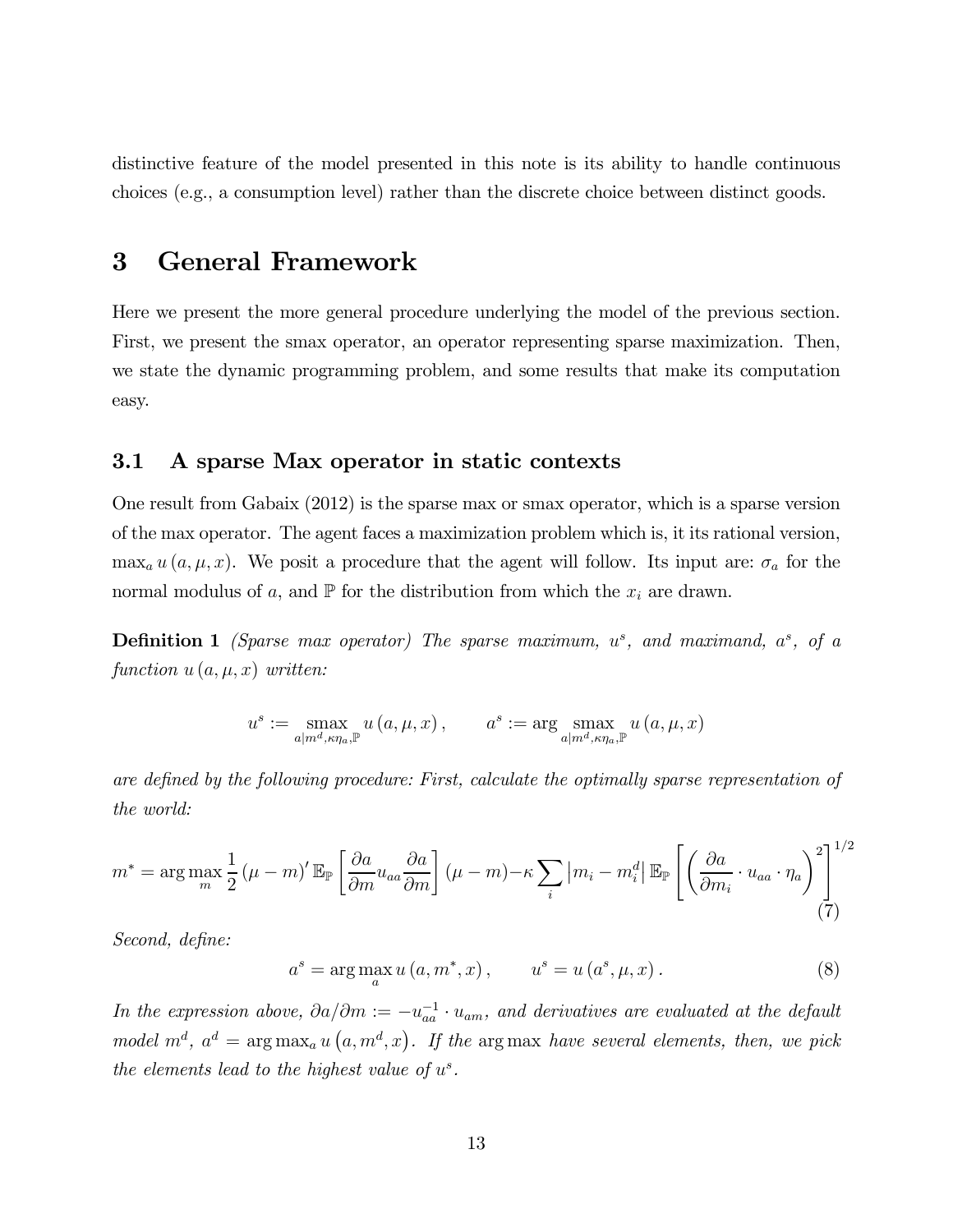In other terms, the agent solves for the optimal  $m^*$  that trades off a proxy for the utility losses (the first term in the right-hand side of equation (7)) and a psychological penalty for deviations from a sparse model (the second term on the left-hand side of 7). Then, the agent maximizes over the action  $a$ , taking  $m^*$  to be the true model.

In practice, the typical case applying the sparse max operator is the following: action  $a$ maximizes a utility function  $u(a, x)$ , where disturbances x might be neglected by the agent. To apply the algorithm, we form the surrogate utility function:

$$
\overline{u}(a,m,x) = u(a,m_1x_1,...,m_nx_n)
$$

form the ideal vector  $\mu = (1, ..., 1)$ , and calculate the smax<sub>a|m<sup>d</sup>,  $\eta_a \in \overline{u}$   $(a, \mu, x)$ . It is actually</sub> quite simple to calculate. There two versions for P.

1. Attention chosen before seeing the variables. In the second procedure, the DM chooses the weight  $m_i$  before seeing the  $x_i$ . He simply takes into account their magnitude (as captured by their standard deviation). Formally, the probability  $\mathbb P$  assumes that the  $X_i$ 's are uncorrelated, and  $X_i$  has a standard deviation  $\sigma_i$ . Then, the solution is very simple to calculate.

2. Attention chosen after seeing the variables. This is the above procedure, but instead of using  $\sigma_{x_i}$ , the agent sets  $\sigma_{x_i} = |x_i|$ . Hence, the algorithm, when deciding what to truncate, sees the magnitudes of variables but not the sign.

The following two Propositions derive the resulting procedures.

**Proposition 4** When "attention is chosen before seeing the variables", the smax operator can be equivalently formulated as:

$$
a^{s} = \arg \max_{a | \sigma_a, \sigma_{x_i}} u(a, x), \qquad u^{s} = \max_{a | \sigma_a, \sigma_{x_i}} u(a, x)
$$

where

$$
a^{s} = \arg\max_{a} u(a, m_{1}^{*}x_{1}, ..., m_{n}^{*}x_{n})
$$

with

$$
m_i^* = \tau \left( 1, \frac{\kappa \sigma_a}{\sigma_{x_i} \cdot \partial a / \partial x_i} \right) \tag{9}
$$

and  $\partial a/\partial x_i = -u_{aa}^{-1} \cdot u_{a,x_i}$ .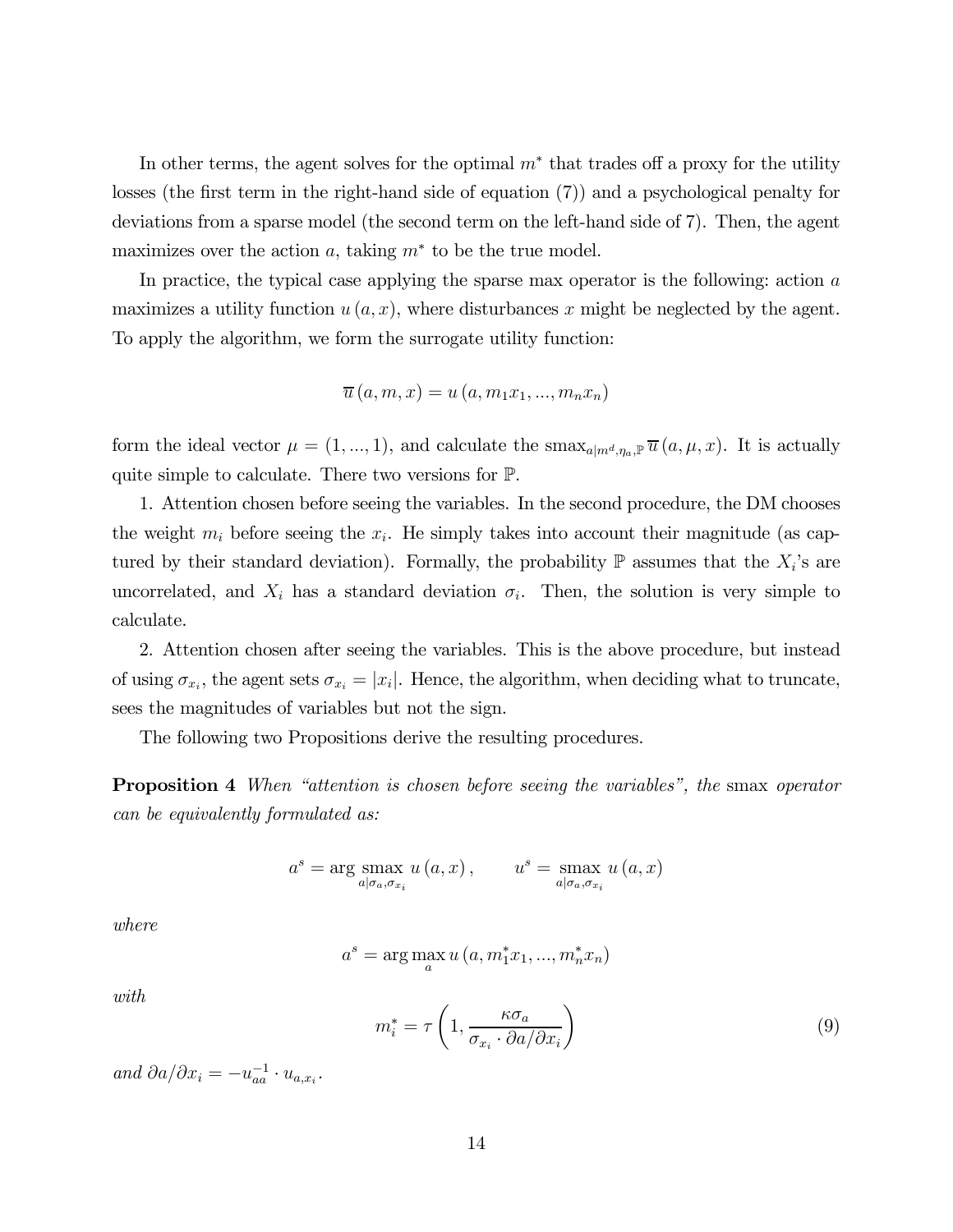Proposition 5 When "attention is chosen after seeing the variables", the smax operator can be equivalently formulated as:

$$
a^{s} = \arg \max_{a | \sigma_a} u(a, x), \qquad u^{s} = \max_{a | \sigma_a} u(a, x)
$$

where

$$
a^s = \arg\max_a u(a, x_1^*, ..., x_n^*)
$$

with

$$
x_i^* = \tau \left( x_i, \frac{\kappa \sigma_a}{\partial a / \partial x_i} \right) \tag{10}
$$

and  $\partial a/\partial x_i = -u_{aa}^{-1} \cdot u_{a,x_i}$ .

The proof is in the appendix.

The intuition is the  $x_i$ 's are truncated. If  $|\partial a/\partial x_i|$  is small enough, so that  $x_i$  shouldn't matter much any way, then  $m_i = m_i^d$ , and the agent doesn't pay attention to  $x_i$  (if  $m_i^d = 0$ ).

For instance, in the first part of this paper, equation (1) came from the above Proposition, with  $m_r = \tau \left( 1, \frac{\kappa \sigma_c}{\frac{\partial c}{\partial r} \sigma_r} \right)$ ´ .

The following Proposition gives a more explicit version of the action:<sup>3</sup>

**Proposition 6** In the limit of small  $x$ , if the rational action is:

$$
a^{s}(x) = a^{d} + \sum_{i} b_{i}x_{i} + O(x^{2})
$$

then under the procedure with "attention chosen before seeing the variables", the BR action is:

$$
a^{s}(x) = \sum_{i} \tau \left(b_{i}, \frac{\kappa \sigma_{a}}{\sigma_{x_{i}}}\right) x_{i} + O\left(x^{2}\right)
$$
\n(11)

and under the procedure with "attention chosen after seeing the variables", the BR action is:

$$
a^{s}(x) = \sum_{i} \tau(b_{i}x_{i}, \kappa\sigma_{a}) + O(x^{2})
$$
\n(12)

<sup>3</sup>This proposition suggests a potential generalization of the SparseBR algorithm: just postulate the procedure in the Propositions, with potentially a different truncation function  $\tau$ . For instance, we could have  $\tau(\mu, \kappa') = \mu \mathbb{1}_{|\mu| \ge |\kappa'|}$ , or some smoother function.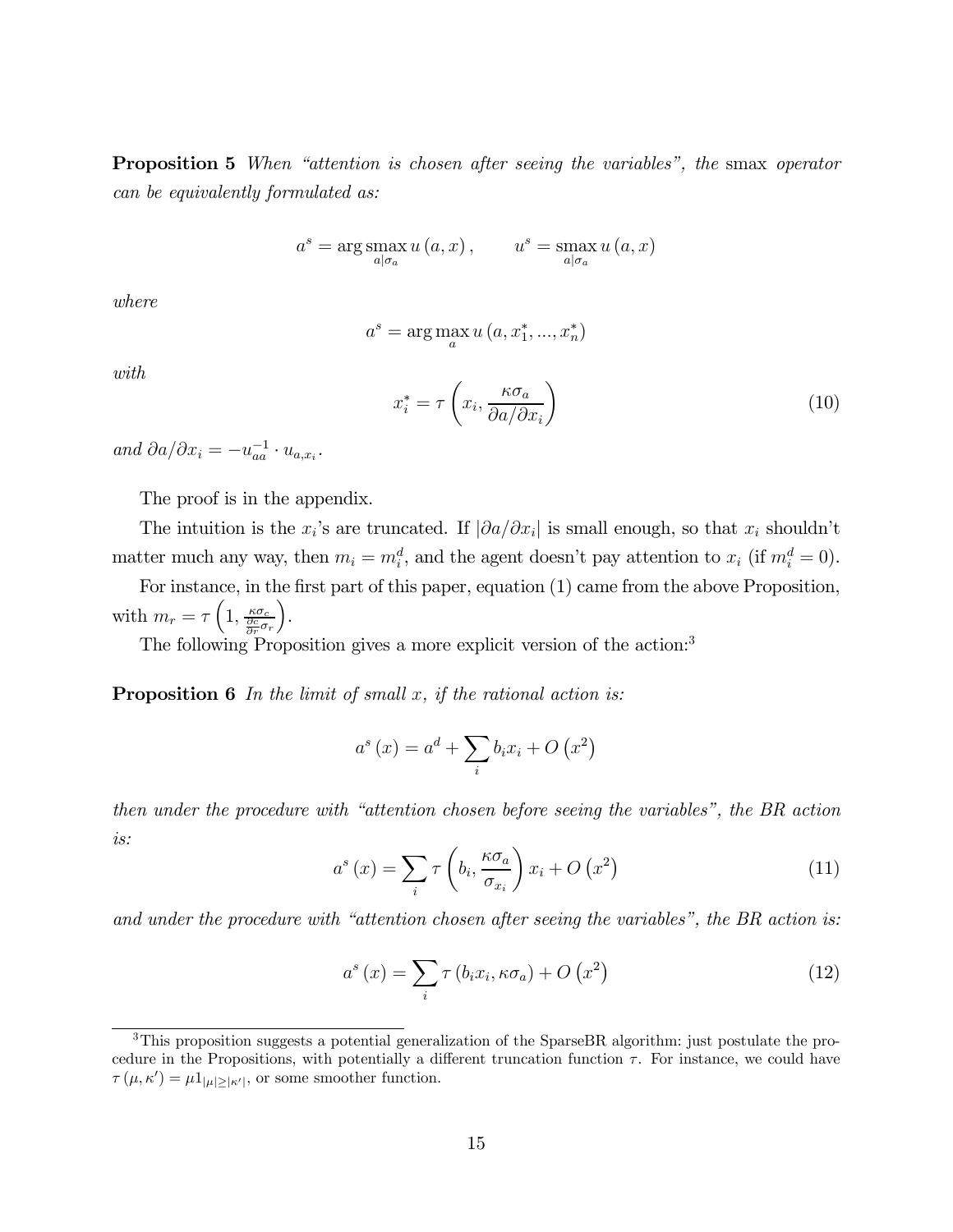For a quadratic utility function  $u = -(a - \sum_i b_i x_i)^2$ , the above expressions are exact (i.e. hold without the  $O(x^2)$  terms ).

We see the contrast. In the first procedure, the slope is chosen before seeing  $x_i$ . Hence, the policy is still linear in  $x_i$ . In the second policy, the truncation is chosen after seeing the  $x_i$ . The policy is now non-linear in  $x_i$ . The linearity of policies make the first procedure useful for macro. Equipped with this piece of machinery, we turn to dynamic problems.

### 3.2 Sparse Dynamic programming

We consider an stationary environment. The rational version of the DP problem is:

$$
V(w, x) = \max_{a} u(a, w, x) + \beta \mathbb{E} V(w', x')
$$

$$
w' = F^{w}(w, x, a), \qquad x' = F^{x}(w, x, a)
$$

where  $F^w$  and  $F^x$  are potentially random functions, i.e. function of some noise.

In the BR version, the vector  $w$  is always considered (it's in the default model). However, the vector  $x$  represents variables that may not be considered by the BR agent.

We define the value function as follows:

Definition 2 The DP value function is the solution (provided it exists) of:

$$
V^{s}(w, x) = \max_{a|\eta_{a}, \sigma_{x}} u(a, w, x) + \beta \mathbb{E} V^{s}(w', x')
$$

$$
w' = F^{w}(w, x, a), \qquad x' = F^{x}(w, x, a)
$$

where the smax operator for sparse maximization is defined in Definition 1.

Slightly more explicitly, is

$$
V^{s}(w, x) = \max_{a|\eta_{a}, \sigma_{x}} U(a, w, x)
$$
  
 
$$
U(a, w, x) := u(a, w, x) + \beta \mathbb{E} V^{s}(F^{w}(w, x, a), F^{x}(w, x, a))
$$

The notion is recursive. However, the problem is actually quite simple to solve, at least to the first order.

Indeed, we have: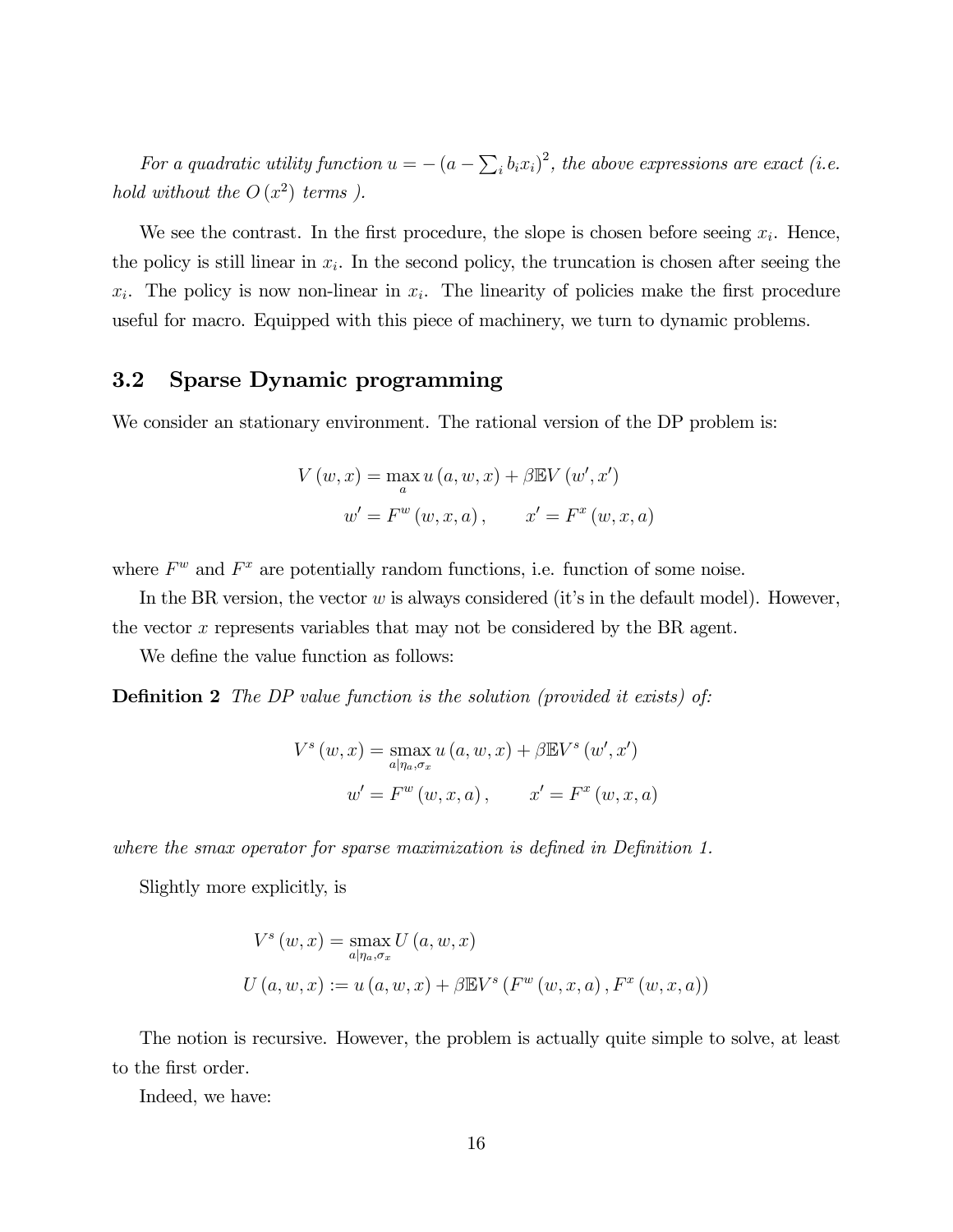**Proposition 7** For small  $x$ , we have:

$$
V^{s}(w, x) = V(w, x) + x^{2} \phi(w, x)
$$

where  $\phi(w, x) \leq 0$  is continuous in  $(w, x)$  and twice differentiable in w at  $x = 0$ . In other words, the BR value function and the rational value functions differ only by second order  $terms in x.$ 

This basically generalizes the envelope's theorem. It implies that

$$
V_w^s = V_w, \t V_{ww}^s = V_{ww}, \t V_x = V_x^s \t V_{wx} = V_{wx}^s, \t at x = 0 \t (13)
$$

However, in most situations we have  $V_{xx}^s < V_{xx}$ .

This leads to a simple proposition to calculate the value function.

**Proposition 8** (Calculation of the optimal BR policy). Suppose that  $F_{a|x=0}^x = 0$  (which is usually satisfied in models). Consider the first order expansion of the optimal policy for small ,

$$
a^{Rat}(w, x) = a^{s}(w) + \sum_{i} b_{i}(w) x_{i} + O(x^{2})
$$

Then, the BR policy is:

$$
a^{s}(w,x) = a^{s}(w) + \sum_{i} \tau \left(b_{i}(w), \frac{\kappa \sigma_{a}}{\sigma_{x_{i}}}\right) x_{i} + O(x^{2})
$$
\n(14)

This proposition will be quite useful. To derive policies, first we can simply do a Taylor expansion of the rational policy around the default model, and then truncate terms by terms.

#### 3.3 Application: Dynamic Portfolio Choice

I now study a Merton problem with dynamic portfolio choice. The agent's utility is:  $\mathbb{E}\left[\frac{1}{1-\right]}$  $1-\gamma$  $\int_0^\infty e^{-\rho s} c_s^{1-\gamma} ds$ , and his wealth  $w_t$  evolves according to:

$$
dw_t = (-c_t + rw_t) dt + w_t \theta_t (\pi_t dt + \sigma dZ_t)
$$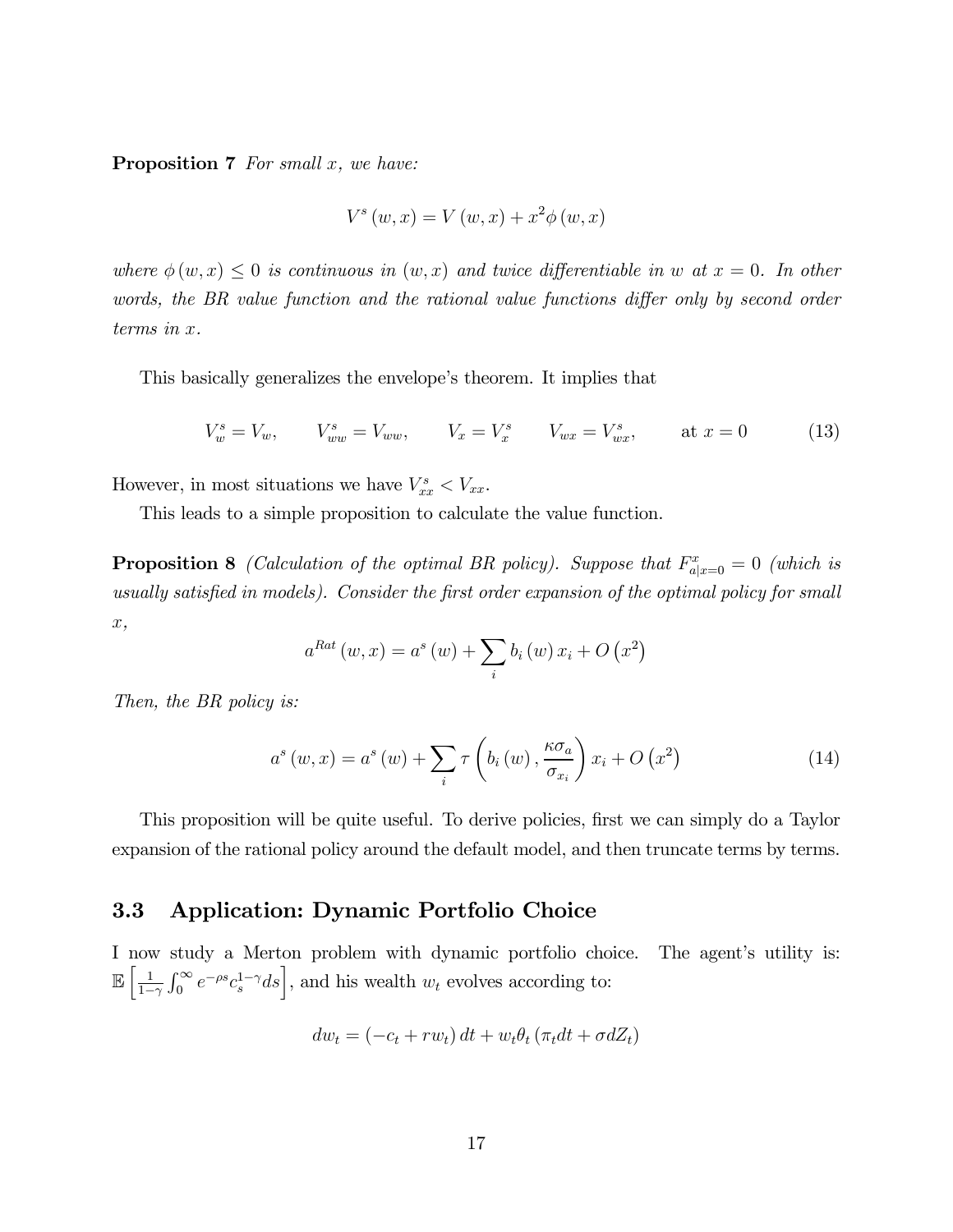where  $\theta_t$  is the allocation to equities. The equity premium  $\pi_t = \overline{\pi} + \hat{\pi}_t$  has a variable part  $\hat{\pi}_t$  as, which follows

$$
d\widehat{\pi}_t = -\phi \widehat{\pi}_t dt - \chi_t \sigma dZ_t + \sigma'_\pi dB_t
$$

The parameter  $\chi_t \geq 0$  indicates that equities return mean-revert: good returns today lead to lower returns tomorrow. That will create a hedging demand term  $-$  a term that's quite complex.

The agent's problem is to find the policies  $c_t$  and  $\theta_t$  to maximize expected utility under the constraints. Hence, the value function for the agent is  $V(w_t, \hat{\pi}_t, \chi)$ .

We have the following (using the notation  $\psi = 1/\gamma$  for the IES):

Proposition 9 (Behavioral dynamic portfolio choice) The fraction of wealth allocated in equities is, with  $\theta^s = \frac{\overline{\pi}}{\gamma \sigma^2}$ 

$$
\theta_t^s = \theta^s + \tau \left( \frac{\hat{\pi}_t}{\gamma \sigma^2}, \kappa \sigma_\theta \right) + \tau \left( B \chi_t, \kappa \sigma_\theta \right)
$$

while consumption is:

$$
c_t^s = \mu w_t \left[ 1 + \tau \left( \frac{1 - \psi}{\mu + \phi_\Lambda} \theta^s \hat{\pi}_t, \kappa \sigma_{\ln c} \right) + \tau \left( B \left( 1 - \psi \right) \frac{\overline{\pi} \chi}{\mu + \phi_\Lambda}, \kappa \sigma_{\ln c} \right) \right]
$$

using the notations:

$$
B = \frac{\left(1 - \frac{1}{\gamma}\right)\theta^s}{\mu + \phi}, \qquad \mu := \psi \rho + (1 - \psi) \left(r + \frac{(\overline{\pi}/\sigma)^2}{2\gamma}\right).
$$

Proposition 9 predicts the choice of a BR agent. When  $\kappa = 0$ , it is to a first order the policy of a fully rational agent, e.g. as worked out by Campbell and Viceira (2002). When  $\kappa > 0$ , it is the policy of a BR agent. When  $\kappa$  is larger, then the agent first first, the portfolio choice reflects less the change in the equity premium,  $\hat{\pi}_t$ . Also, the agent thinks less about the mean-reversion of asset, the  $B\chi$  terms.

In addition, the agents' consumption function pays little attention to the mean-reversion of assets. [Next iteration should have a calibration, and the proof.]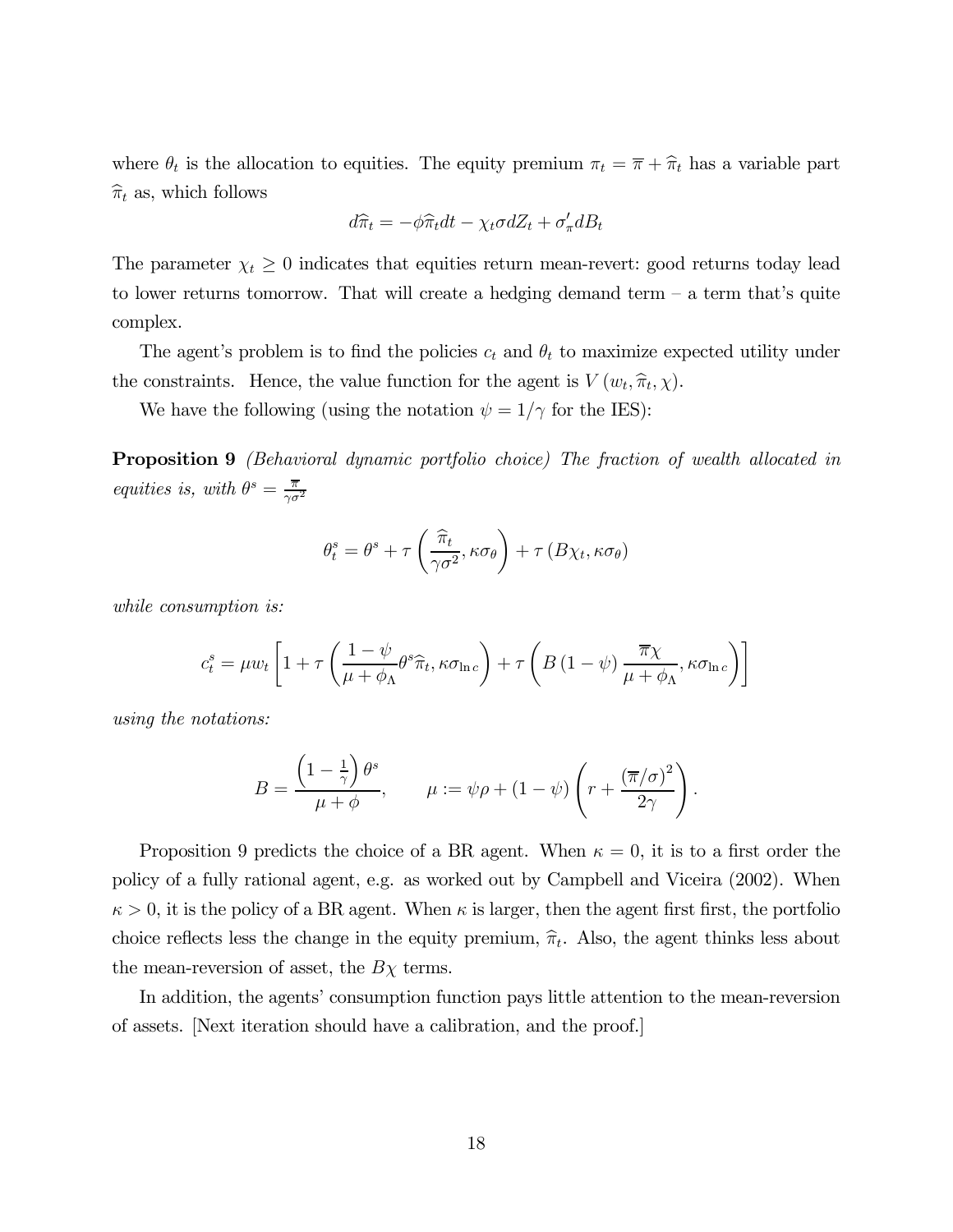### 4 Bounded Rationality in General Equilibrium

The raison d'être of this model is the tractability that allows us to study GE effects. We start with a basic question. Suppose that agents are BR; what will be the impact in general equilibrium? The answer will be:

Bounded rationality leads to more persistent and larger aggregate fluctuations.

I will illustrate this thesis in a very basic model first, with just one state variable. Then, we'll move on to more complex models. We shall see it holds for many (but not all) values of parameters.

#### 4.1 A simple example with shocks to capital

Let us start with a simple example. The utility function is still  $\mathbb{E}\sum_{t} \beta^{t} C_{t}^{1-\gamma}/(1-\gamma)$ . In the aggregate, the capital stock follows:

$$
K_{t+1} = F(K_t, L) + (1 - \delta) K_t - C_t + \varepsilon_{t+1}
$$
\n(15)

where  $\varepsilon_{t+1}$  are mean-zero shocks, whose distribution we'll specify later. This way, there is just one state variable in the economy, the capital stock.

The question is: will a BR economy react compared to a traditional (i.e., Qrational-agent) economy?

This is a textbook example: and can be found in Blanchard Fischer (1989, Chapter 2) and Romer (2012, Chapter 2); it introduces generations of students to macroeconomics. However, it looks somewhat odd (in my opinion), with these infinitely-rational forward looking agents that calculate the whole macroeconomic equilibrium in their heads. I present here an alternative to that presentation.

#### 4.1.1 The essence of the argument

I present first the essence of the argument, sweeping under the rugs several specifics that will be made explicit in the more special models.

If there were no shocks, the economy would be at the steady state, with capital stock  $K^*$ . I use the hats notation for the deviation (not in logs) from mean, e.g.  $\hat{K}_t = K_t - K^*$ .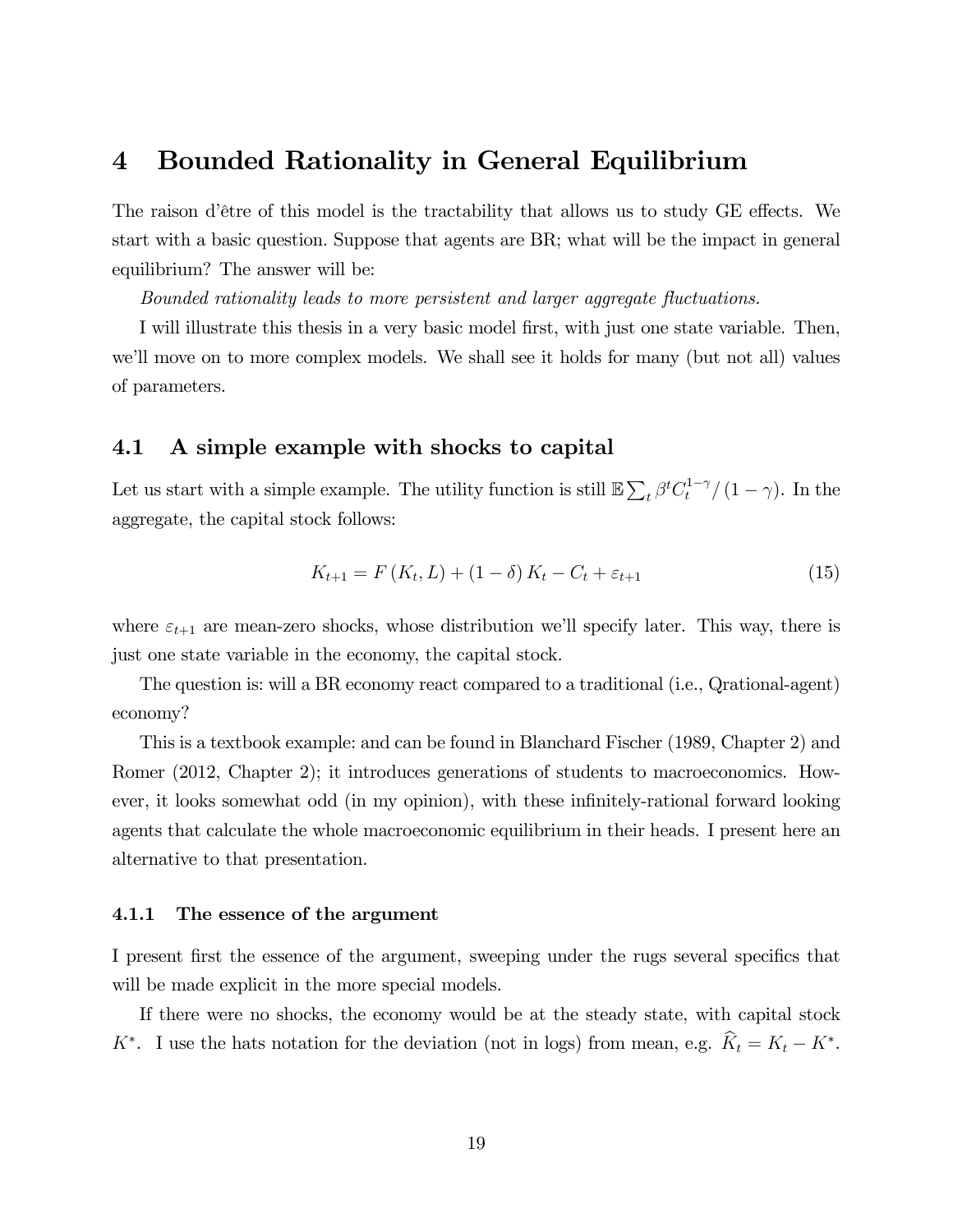The law of motion for capital (15) is, in linearized form:

$$
\widehat{K}_{t+1} = (1+r)\widehat{K}_t - \widehat{C}_t + \varepsilon_{t+1}
$$
\n(16)

where  $r$  is the steady state interest rate,  $r=\beta^{-1}-1.$ 

Given there is one state variable, the policy function of the agent (rational or not) will take the form of a deviation of consumption from trend:

$$
\widehat{C}_t = b\widehat{K}_t
$$

for some positive  $b$ .

Plugging this into (16) we obtain:  $\widehat{K}_{t+1} = (1 + r - b) \widehat{K}_t + \varepsilon_{t+1}$ , i.e.

$$
\widehat{K}_{t+1} = (1 - \phi) \widehat{K}_t + \varepsilon_{t+1} \tag{17}
$$

with a speed of mean-reversion:

$$
\phi = b - r. \tag{18}
$$

Generally, BR consumers are less attentive than rational consumers, hence their policy will take the form:

$$
\widehat{C}_t = b' \widehat{K}_t
$$

for some  $b'$  :

$$
0
$$

Hence, the speed of mean reversion in the BR economy will be less than in the rational economy:

$$
\phi'=b'-r<\phi.
$$

Therefore, fluctuations mean-revert less fast in the BR economy. That's because consumers respond less to shocks.

Finally, squaring equation (17), we obtain:  $var \hat{K}_{t+1} = (1 - \phi)^2 var \hat{K}_t + \sigma_{\varepsilon}^2$ . As in the steady state,  $var \hat{K}_{t+1} = var \hat{K}_{t}$ ,

$$
var\hat{K}_t = \frac{\sigma_\varepsilon^2}{1 - (1 - \phi)^2}
$$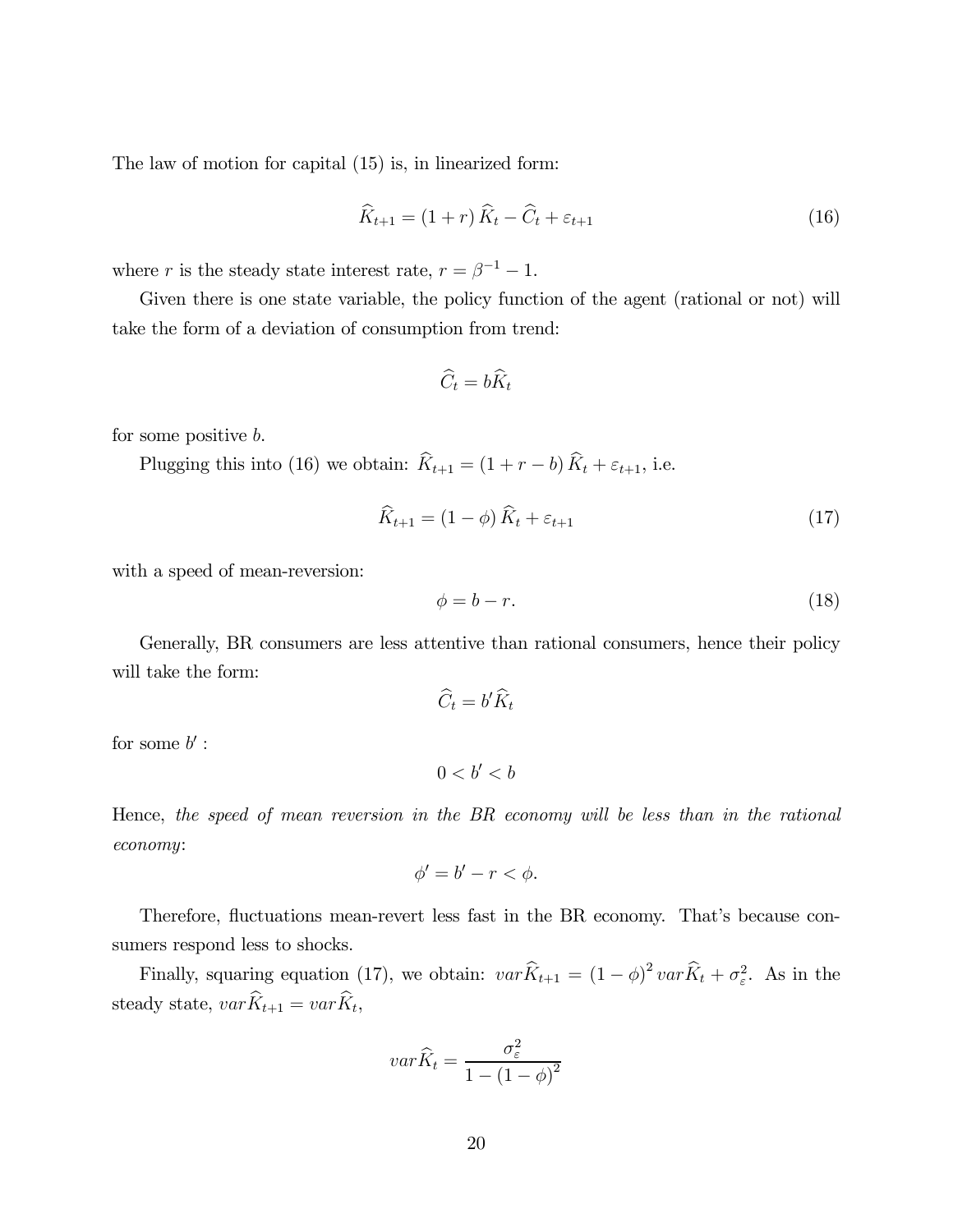When shocks mean-revert more slowly (lower  $\phi$ ), the average deviation of the stock price from trends is higher (shocks "pile up" more). Hence, the variance of shocks will be larger in the BR economy than in the rational economy.

The above argument give the qualitative essence of what is going on. However, we need to flesh it out more to obtain more quantitative answers. Let us do that now.

#### 4.1.2 The more detailed argument

**The rational economy** Formally, the rational agent has a value function  $V(K_t)$ , which satisfies:

$$
V(K) = \max_{c} u(c) + \beta \mathbb{E}[V(K')]
$$

$$
K' = F(K, L) + (1 - \delta)K - c + \varepsilon_t
$$

The solution is that small deviations of the capital stock mean revert at a speed  $\phi$  $(\widehat K_t = e^{-\phi t} \widehat K_0)$  that we will characterize soon.

It comes from the following policy function by the representative agent (see Appendix):

$$
\widehat{C}_t = b\widehat{K}_t
$$

$$
b = r + \frac{\xi}{r + \phi}
$$

$$
\xi = -C^* F''(K^*) / \gamma > 0
$$

By the argument above, that leads to a speed of mean-reversion:

$$
\phi = b - r = \frac{\xi}{r + \phi} \tag{19}
$$

Hence, solving via rational expectations imposes:

$$
\phi = \frac{-r + \sqrt{r^2 + 4\xi}}{2}.
$$
\n(20)

The boundedly rational version The DM has wealth  $k_t$  (and we normalize the population to be one, so that in equilibrium will be equal to  $K_t$ , the aggregate wealth). It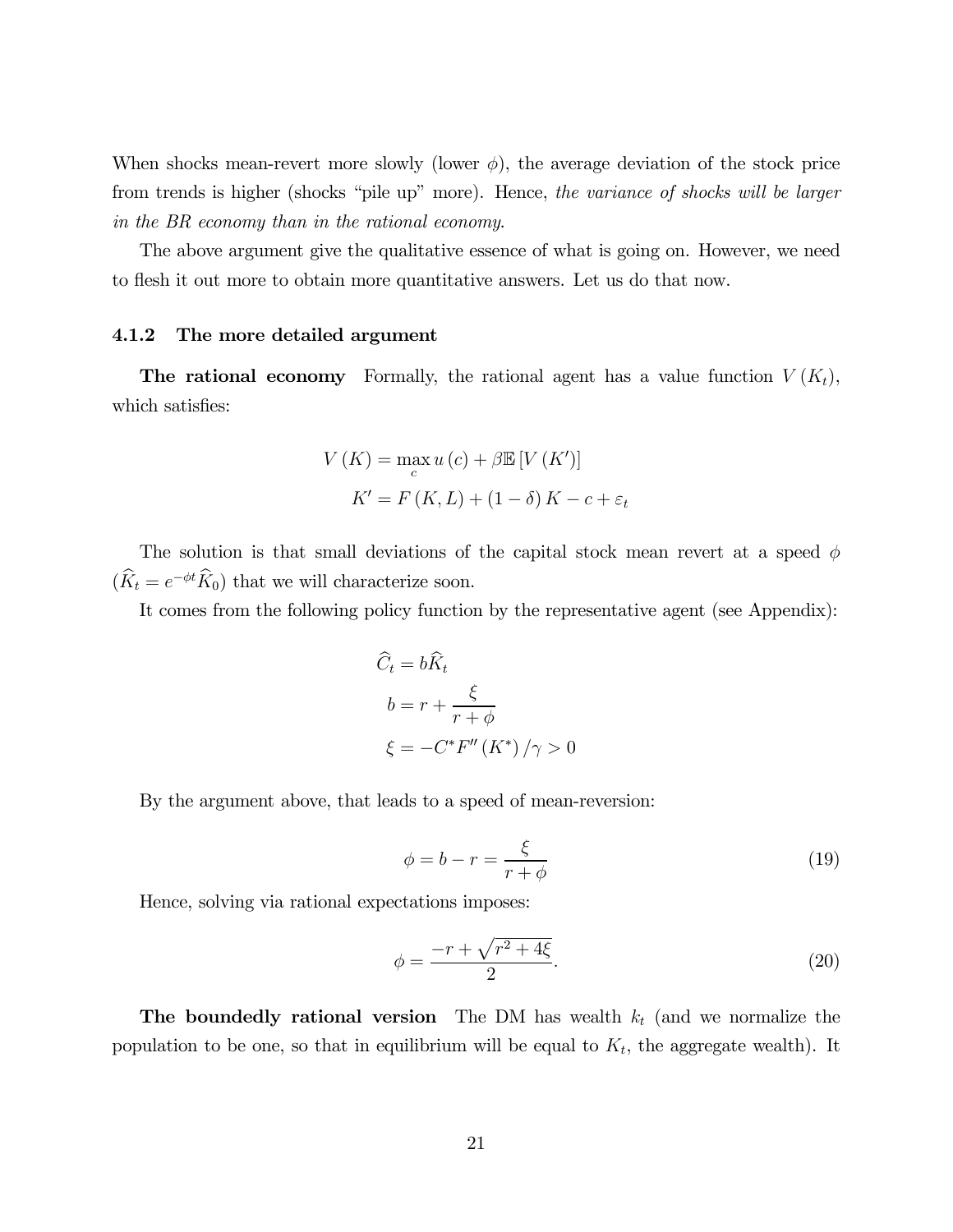evolves as:

$$
k_{t+1} = (1 + r_t) (k_t + y_t - c_t)
$$

where  $y_t = F(K_t) - K_t F'(K_t)$  is labor income, and  $r_t = F'(K_t)$  is the interest rate. We have:

$$
\widehat{y}_t = -K^* F''(K^*) \widehat{K}_t
$$

$$
\widehat{r}_t = F''(K^*) \widehat{K}_t
$$

This leads to the optimal policy:

$$
\begin{aligned}\n\widehat{c}_t &= r\widehat{k}_t + \frac{r}{r+\phi}\widehat{y}_t + \frac{rk^* - c^*\psi}{r+\phi}\widehat{r}_t \\
&= r\widehat{k}_t + \frac{(-rK^*F''(K^*) + (rk^* - c^*\psi)F''(K^*))}{r+\phi}\widehat{K}_t \\
\widehat{c}_t &= r\widehat{k}_t + \frac{\xi}{r+\phi}\widehat{K}_t\n\end{aligned}
$$

This is the Taylor expansion of the rational policy. The BR version is:

$$
\widehat{c}_t = r\widehat{k}_t + \tau \left(\frac{\xi}{r+\phi}, \kappa \frac{\sigma_C}{\sigma_K}\right) \widehat{K}_t \tag{21}
$$

We need to solve for the equilibrium. Note that  $\sigma_C$  is here an endogenous variable. Call

$$
\chi := \frac{\xi}{r + \phi}
$$
  
\n
$$
b' := r + \tau \left(\chi, \kappa \frac{\sigma_C}{\sigma_K}\right)
$$
\n(22)

Then, we will have  $\hat{c}_t = b'K_t$ . That implies  $\sigma_C = b'\sigma_K$ , i.e.

$$
\frac{\sigma_C}{\sigma_K} = b'
$$

Hence, from  $(22)$ , b' satisfies:

$$
b' = r + \tau \left( \chi, \kappa b' \right) \tag{23}
$$

This is a piecewise linear equation. Take the interior region, so that  $\chi > \kappa b'$ . Then, the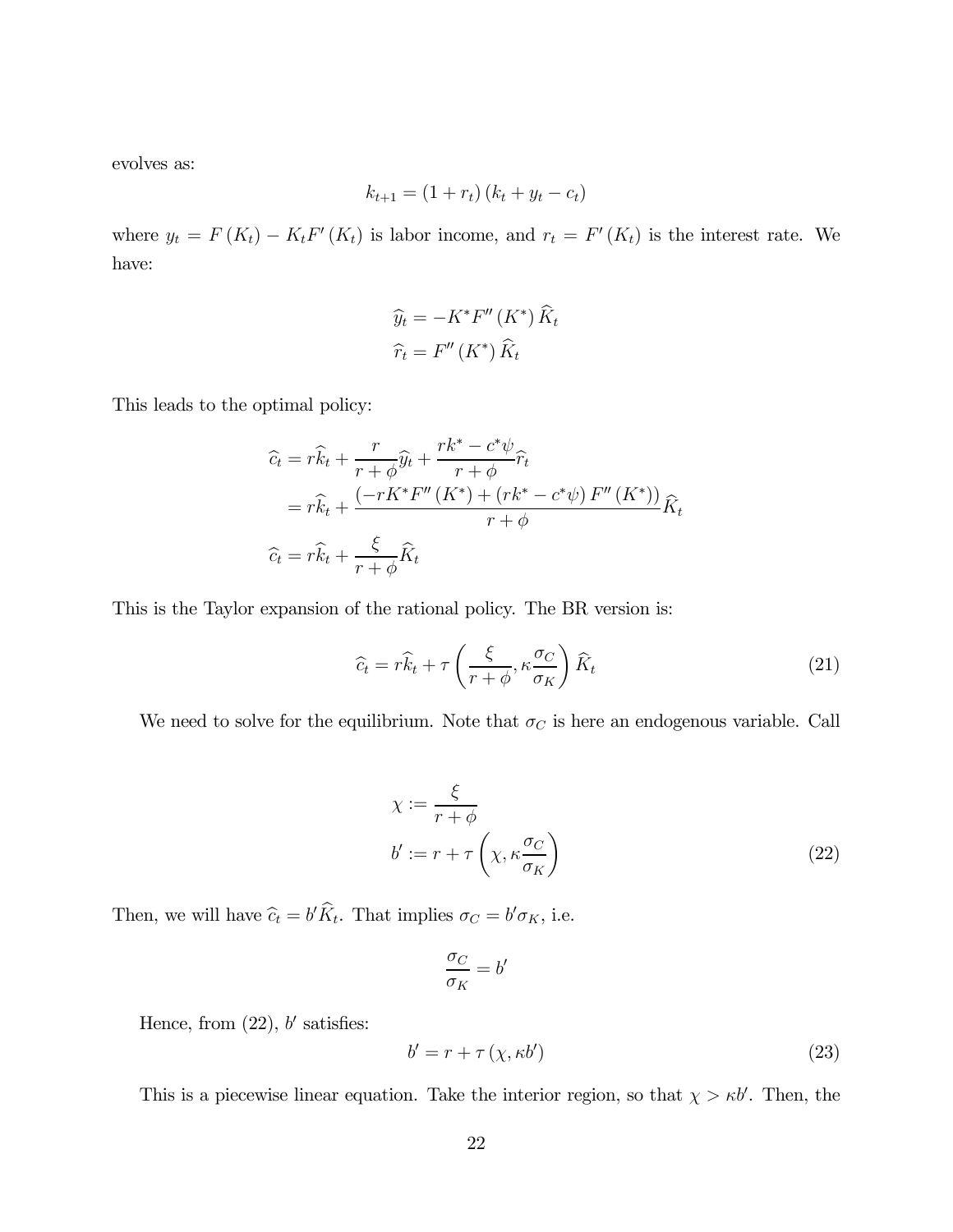equation writes:  $b' = r + \chi - \kappa b'$ , so

$$
b' = \frac{r + \chi}{1 + \kappa} \tag{24}
$$

In the interior region,  $\chi \le \kappa b'$ ,  $b' = r$ . So, we have:

$$
b'=\max\left(\frac{r+\chi}{1+\kappa},r\right)
$$

Finally, the speed of mean-reversion of capital is:

$$
\phi = b' - r = \frac{\chi - \kappa r}{1 + \kappa}
$$

$$
\phi = \left(\frac{\frac{\xi}{r + \phi} - \kappa r}{1 + \kappa}\right)^{+}
$$
(25)

Hence,  $\phi$  is the solution of the above equation, which is a quadratic equation in the interior domain. We obtain:

Proposition 10 Shocks are more persistent in the BR economy. More precisely, the speed of mean-reversion is given by

$$
\phi = \left[\frac{-r\left(1+2\kappa\right) + \sqrt{r^2 + 4(1+\kappa)\xi}}{2\left(1+\kappa\right)}\right]^+\tag{26}
$$

In particular,  $\phi$  is decreasing in  $\kappa$ ,  $\phi (\kappa = 0) = \phi^r$ , and  $\phi > 0$  iff  $\kappa > \xi / r^2$ .

As above, the variance of the stocks is:

$$
var\hat{K}_t = \frac{\sigma_\varepsilon^2}{1 - (1 - \phi)^2}
$$

Proposition 11 Shocks are larger in the BR economy. More precisely, the quadratic deviation from trend in capital, interest rate and GDP is multiplied by  $\frac{1-(1-\phi^{Rat})^2}{(1-\phi)^2}$  $\frac{(1-\varphi)}{1-(1-\phi)^2}$ , where  $\phi$  is given by (26).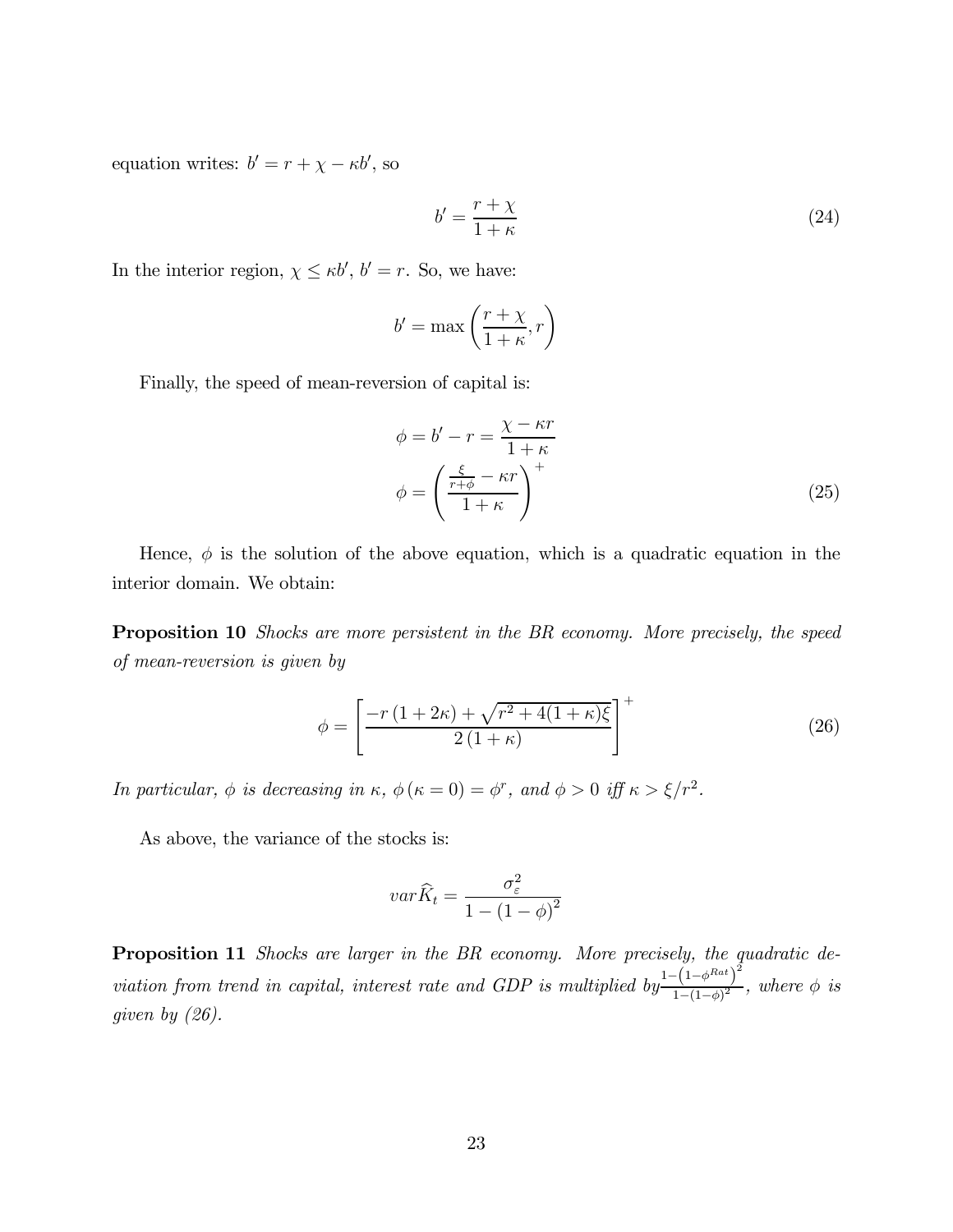

Figure 4: This Figure plots the speed of mean-reversion of fluctuations,  $\phi$ , as a function of the cost of rationality,  $\kappa$ .



Figure 5: This Figure plots the "multiplier of fluctuations" as a function of the cost of rationality,  $\kappa$ . This is capital's average squared deviation from its mean under the boundedly rational model, divided by the same quantity under the rational model.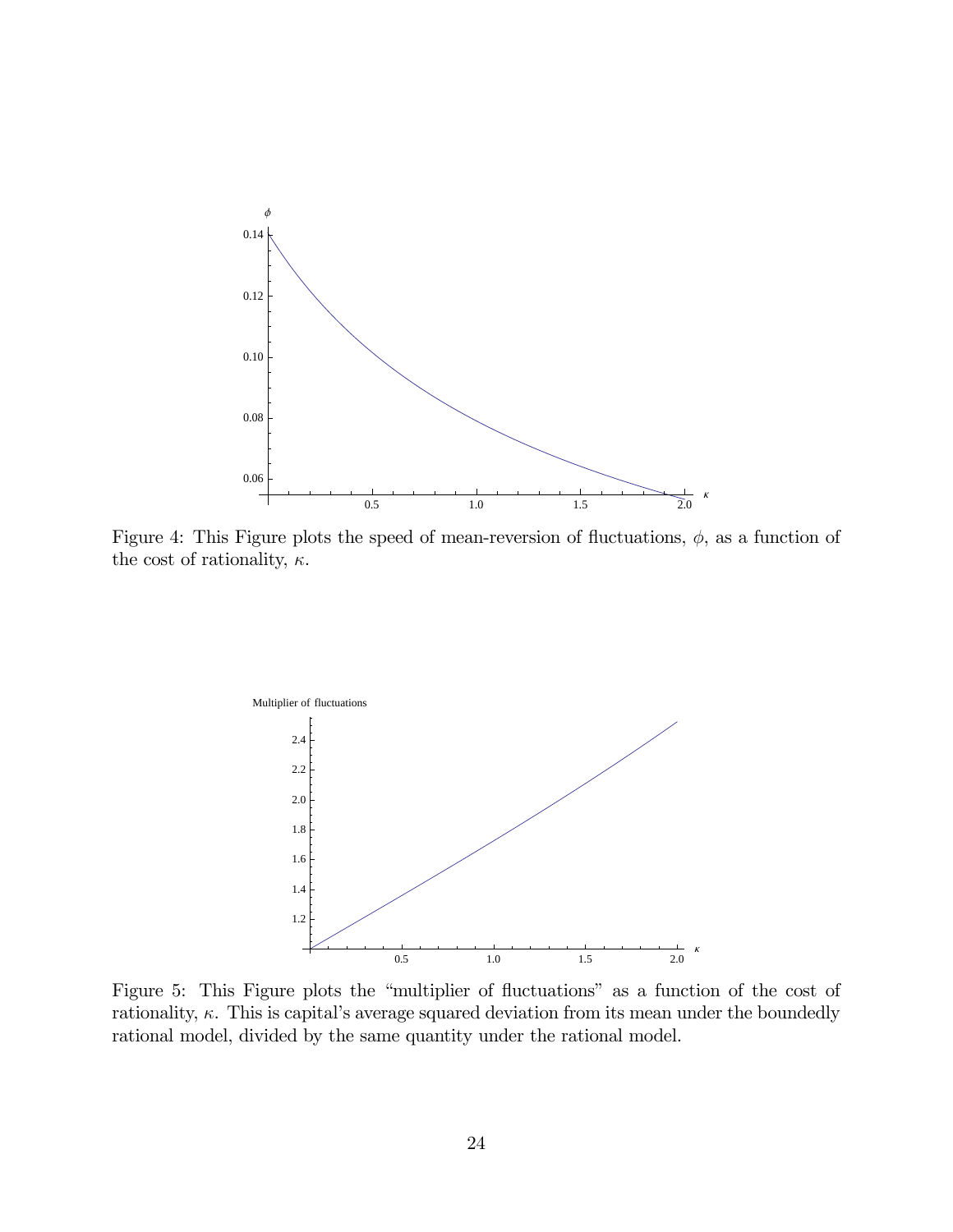**Calibration** The parametrization is conventional,  $F(K) = K^{1-\alpha}/(1-\alpha) - \delta K$ ,  $r =$ 5%,  $\delta = 8\%$ , a capital share  $1 - \alpha = 2/3$ , log utility  $(\gamma = 1)$ . This yields the following graphs:

Figure 4 plots the speed of mean-reversion,  $\phi$ , of fluctuations, as a function of the cost of rationality,  $\kappa$ . At  $\kappa = 0$ , we have the rational persistence level. We see that the impact can be quite high. Figure 5 plots the "multiplier of fluctuations," i.e. it plots  $v(\kappa) / v(0)$ , where with  $v(\kappa) = \mathbb{E}\left[\widehat{K}_t^2\right]$ the dispersion of fluctuations under rationality cost  $\kappa$ . We see that the impacts can be substantial indeed.

### 5 Ricardian equivalence

Here I study how sparse BR predicts deviations from Ricardian equivalence. The gross interest rate is  $R = 1 + r = \beta^{-1}$ . The government needs to collect a present value of  $G(1 + r)/r$ . This could be done by taxing the population (of size normalized to 1) by  $g(t, T)$ , starting at a period T:

$$
g(t,T) = 0 \text{ for } t < T
$$

$$
= GR^{T} := H \text{ for } t \geq T
$$

If taxes are collected later, then to guaranty the same present value, they need to be larger by a factor  $R^T$ .

What is a consumer's response at time  $t < T$ ?

If he's perfectly attentive, then he should start saving at time 0. However, a sparse agent might not pay attention to those future taxes increases, and start cutting on consumption only later, or indeed perhaps just when the tax cuts are enacted.

Let us analyze the situation in more detail. Taxes lower the PV of his income by  $He^{-r(T-t)}$ , so the consumer's response is:

$$
\widehat{c}_t = r\widehat{w}_t - \tau \left( He^{-r(T-t)}, \kappa \right)
$$

so wealth accumulation is:

$$
\frac{d}{dt}\widehat{w}_t = r\widehat{w}_t - \widehat{c}_t = \tau \left( He^{-r(T-t)}, \kappa \right)
$$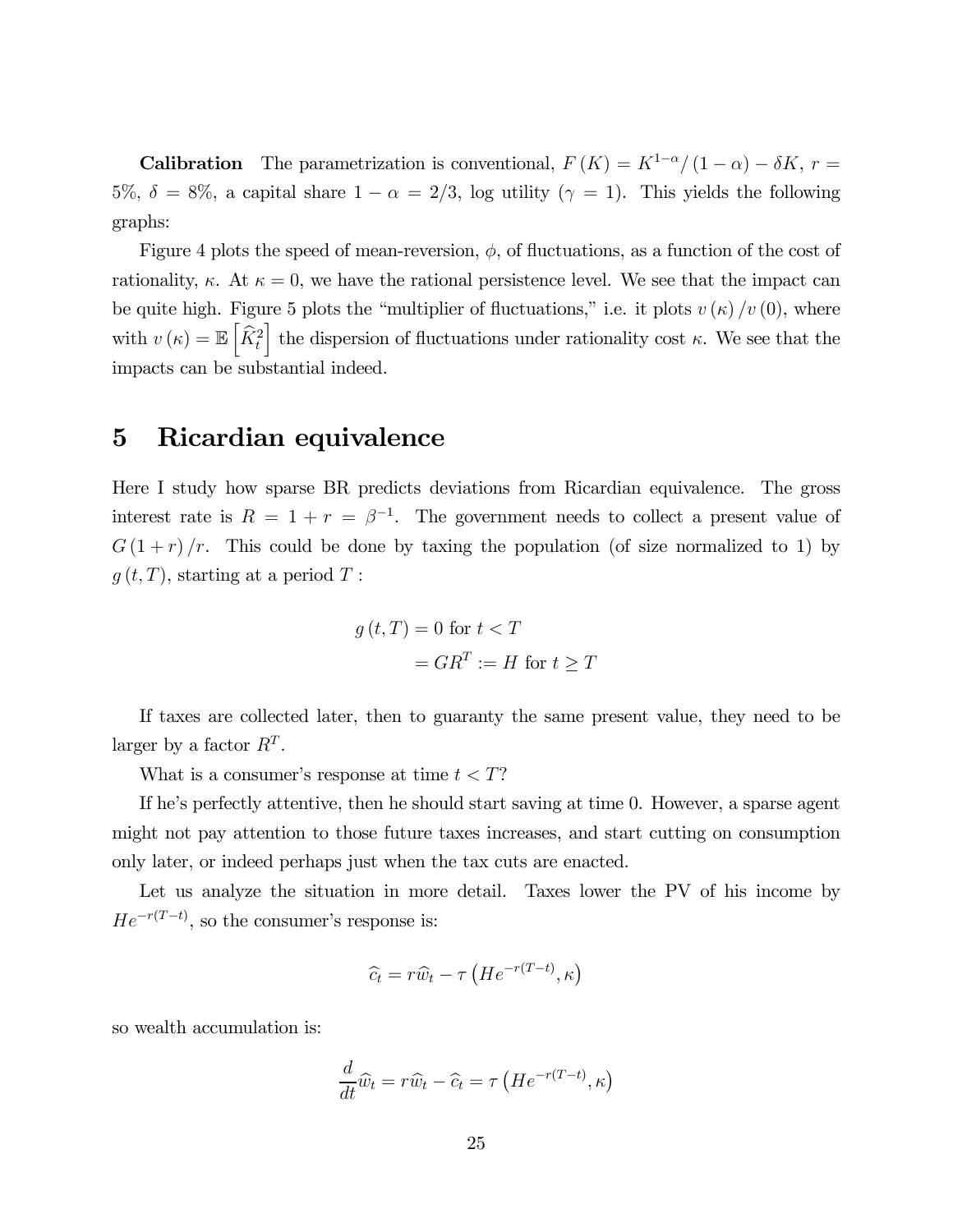The consumer starts thinking about it at a time s s.t.  $He^{-r(T-s)} = \kappa$  (assuming that the solution is in  $(0, T)$ ), i.e.

$$
s = \max\left(0, \min\left(T, \frac{1}{r} \ln \frac{\kappa}{He^{-r}}\right)\right) \tag{27}
$$

First, consider the case:  $s < T$ .

Then, for  $t\in [s,T),$ 

$$
\frac{d}{dt}\hat{w}_t = \tau \left( He^{-r(T-t)}, \kappa \right) = He^{-r(T-t)} - \kappa
$$

$$
\hat{w}_t = \int_s^t \left( He^{-r(T-t')} - \kappa \right) dt'
$$

$$
\hat{w}_t = \frac{H}{r} e^{-rT} \left( e^{rt} - e^{rs} \right) - \kappa \left( t - s \right)
$$

$$
\begin{aligned}\n\widehat{c}_t &= r\widehat{w}_t - \tau \left( He^{-r(T-t)}, \kappa \right) \\
&= r \left( \frac{H}{r} e^{-rT} \left( e^{rt} - e^{rs} \right) - \kappa \left( t - s \right) \right) - \left( He^{-r(T-t)} - \kappa \right) \\
\widehat{c}_t &= -He^{-r(T-s)} + \kappa \left( 1 - r \left( t - s \right) \right)\n\end{aligned} \tag{28}
$$

So at  $t = T$ 

$$
\widehat{w}_T = \frac{H}{r} \left( 1 - e^{-r(T-s)} \right) - \kappa \left( T - t \right)
$$

After that, taxes are paid ever ytime, so the agent is aware of this permanent shock. This yields:

$$
\begin{aligned}\n\hat{c}_t &= r\hat{w}_t - H \\
\frac{d}{dt}\hat{w}_t &= r\hat{w}_t - H - \hat{c}_t\n\end{aligned}
$$
 = investment income - taxes - consumption change  
= 0

hence for  $t > T$ ,  $\widehat{w}_t = \widehat{w}_T$ , and  $\widehat{c}_t = r\widehat{w}_T - H$ .

We summarize the results here: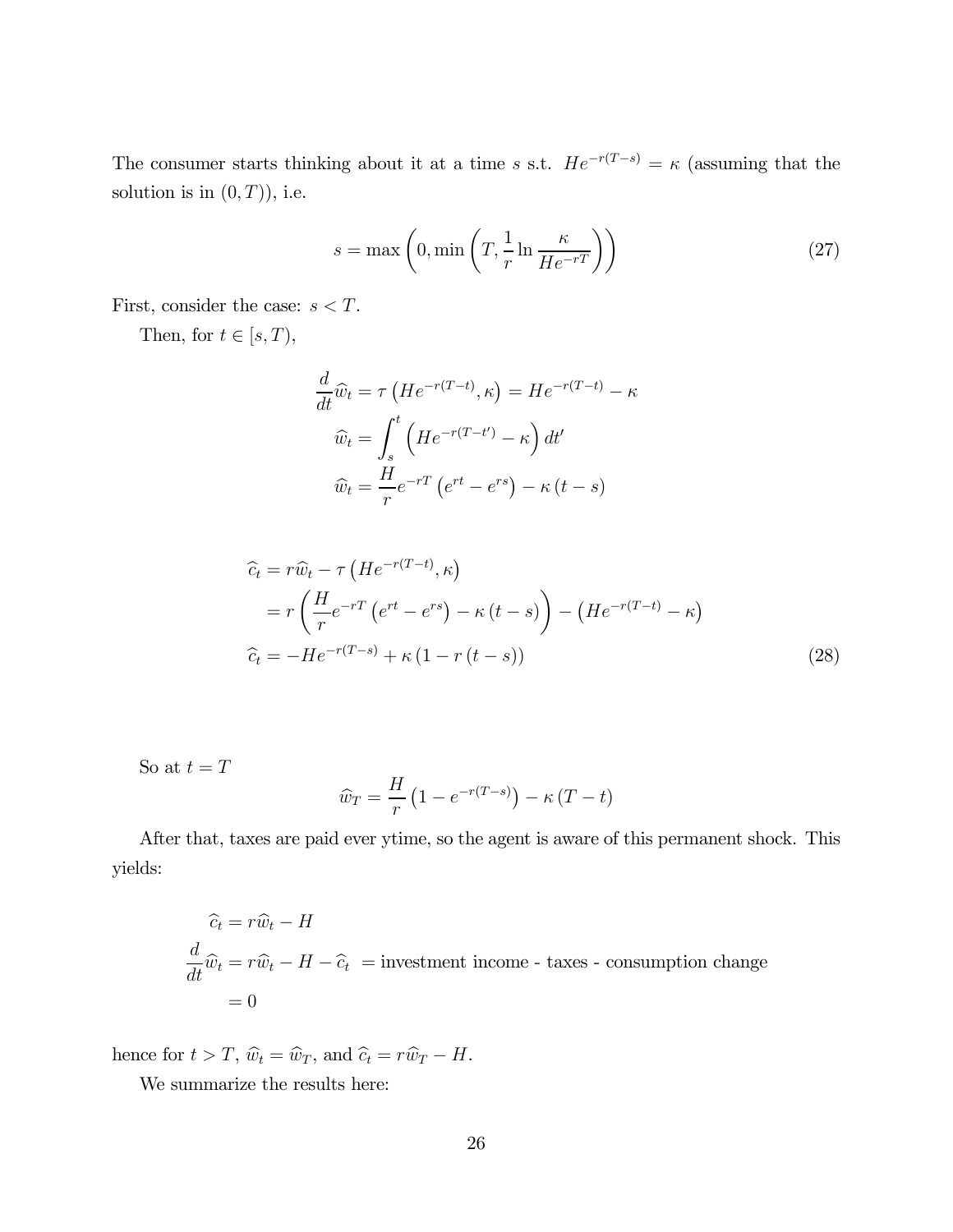

Figure 6: At time 0, it is announced that taxes will be paid start at time  $T$  (solid line,  $T = 8$ , dot-dashed line  $T = 10$ ). This Figure plots the consumption path from  $t = 0$  to 12. The dotted line is the prediction of the rational model. The BR agents does not react at first, but starts reacting when he is closer to  $T$ . He reacts even more when taxes are in effect. As he delayed his savings, he needs to cut more on consumption when taxes start. Units are percentage points of previous steady state consumption. The amount is  $G = 2\%$ of permanent income.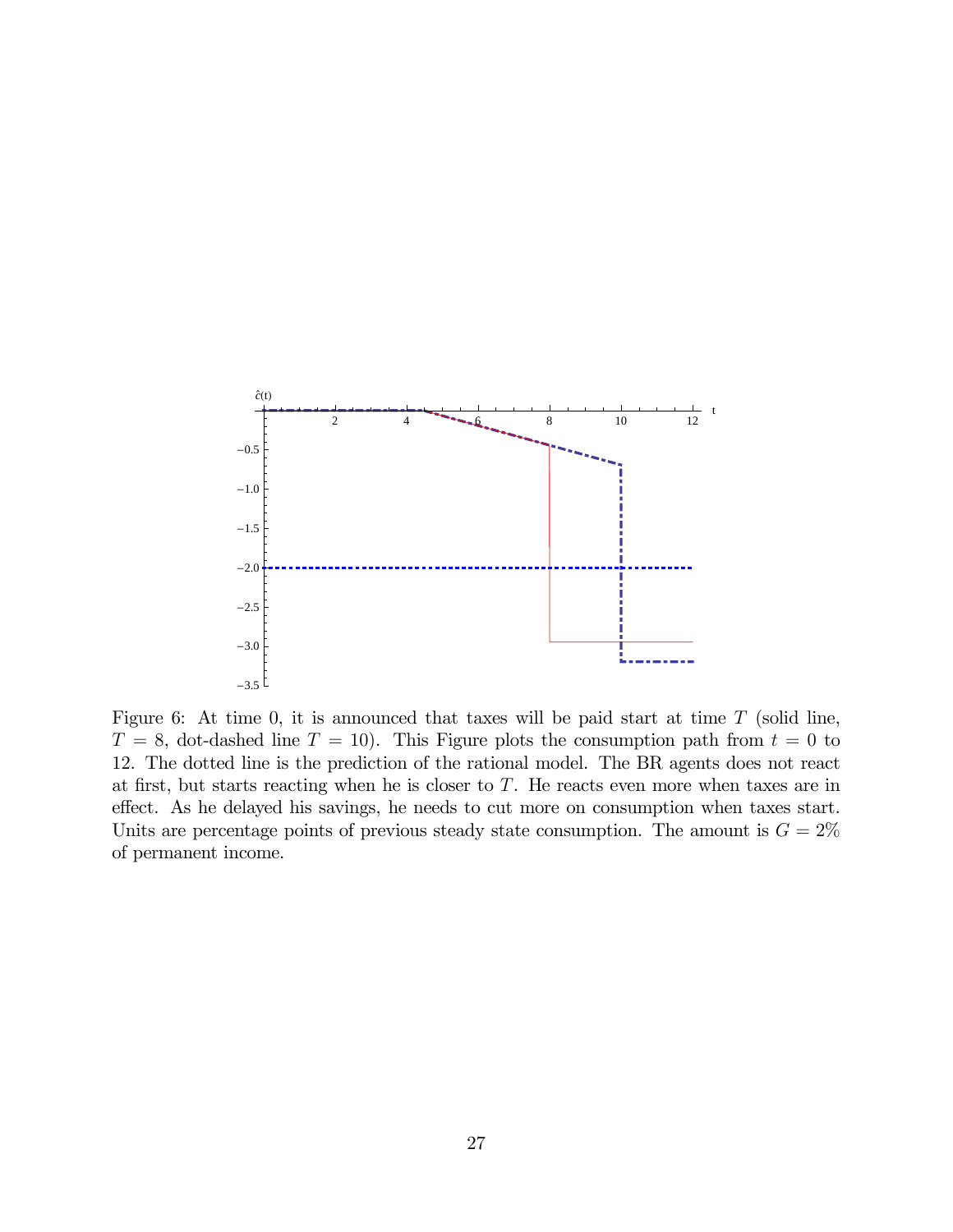**Proposition 12** Suppose that taxes will go up at time  $T$ . While a rational agent would cut on consumption at time 0, a sparse agent cuts on consumption later, at a time  $s =$  $\max(0, \min(T, \frac{1}{r} \ln \frac{\kappa}{He^{-rT}})).$  His consumption path is:

$$
\widehat{c}_t = \begin{cases}\n0 & \text{for } t < s \\
-He^{-r(T-s)} + \kappa (1 - r(t - s)) & \text{for } s \le t < T \\
r\widehat{w}_T - H & \text{for } t \ge T\n\end{cases}
$$

and his wealth is

$$
\widehat{w}_t = \begin{cases}\n0 & \text{for } t < s \\
\frac{H}{r} e^{-rT} \left( e^{rt} - e^{rs} \right) - \kappa \left( t - s \right) & \text{for } s \le t \le T \\
\frac{H}{r} \left( 1 - e^{-t(T-s)} \right) - \kappa \left( T - s \right) = \widehat{w}_T & \text{for } t \ge T\n\end{cases}
$$

Let us take an example illustrated in Figure 6, with  $r = 5\%$ ,  $\kappa = 2.5\%$ , and  $G = 2\%$ . Taxes will start being paid at  $T = 8$  in one scenario and at  $T = 10$  years. We see that initially, agents don't pay attention to future taxes: the normative impact if that they should reduce consumption by 2%, but that's below the threshold  $\kappa$ . However, at a time  $s = 4.4$  years, (i.e., when there are 3.6 years remaining until the taxes are effective), then the impact is  $Ge^{rs} = \kappa$ , and agents do start paying attention: They starts savings for the future taxes. As taxes loom larger, they save more. When they're effective, they fully take them into account. If  $T = 10$  years, the day of reckoning is just postponed. Note that, as agents delayed their savings, they will end up cutting down their consumption more when taxes are in effect.

Smaller taxes generate a more delayed reaction. Controlling for the PV of taxes, consumers are better off with early rather than delayed taxes (as this allows them to smooth more).

### 6 Conclusion

I presented a practical way to do boundedly rational dynamic programming. It is portable and to the first order has just one free continuous parameter,  $\kappa$ , the penalty for lack of sparsity, which can also be interpreted as a cost of complexity.

It allows us to revisit canonical models in economics, and give them a behavioral flavor. From the micro point of view, we obtain inattention and delayed response. Those are not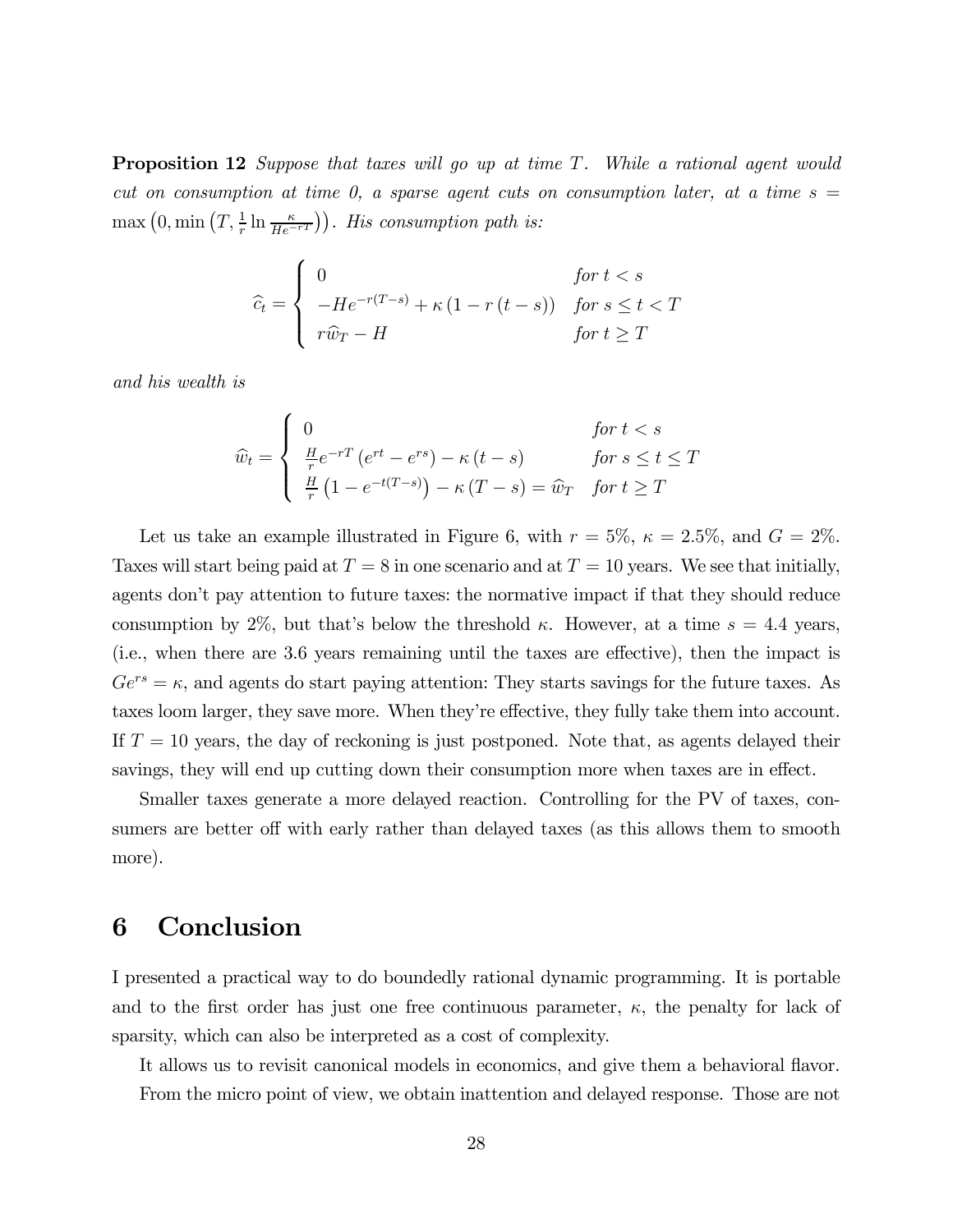necessarily very surprising features — however, it is useful to have clean model that generates those things and can be calibrated. The model could be empirically evaluated, but that would take us too far away.

From the macro point of view, the model allows us to think about BR in general equilibrium. The upshot is that compared to the rational model, BR leads to larger and more persistent fluctuations. The reason is that rational actors tend to "dampen" fluctuations. For instance, they consume more when more capital is available. This channel is muted with BR agents. Hence, fluctuations are more persistent, innovations have a longer-lasting effect, and the average fluctuations (deviations from the mean) are larger.

Given that it seems easy to use and sensible, we can hope that this model may be useful for other extent issues in macroeconomics and finance.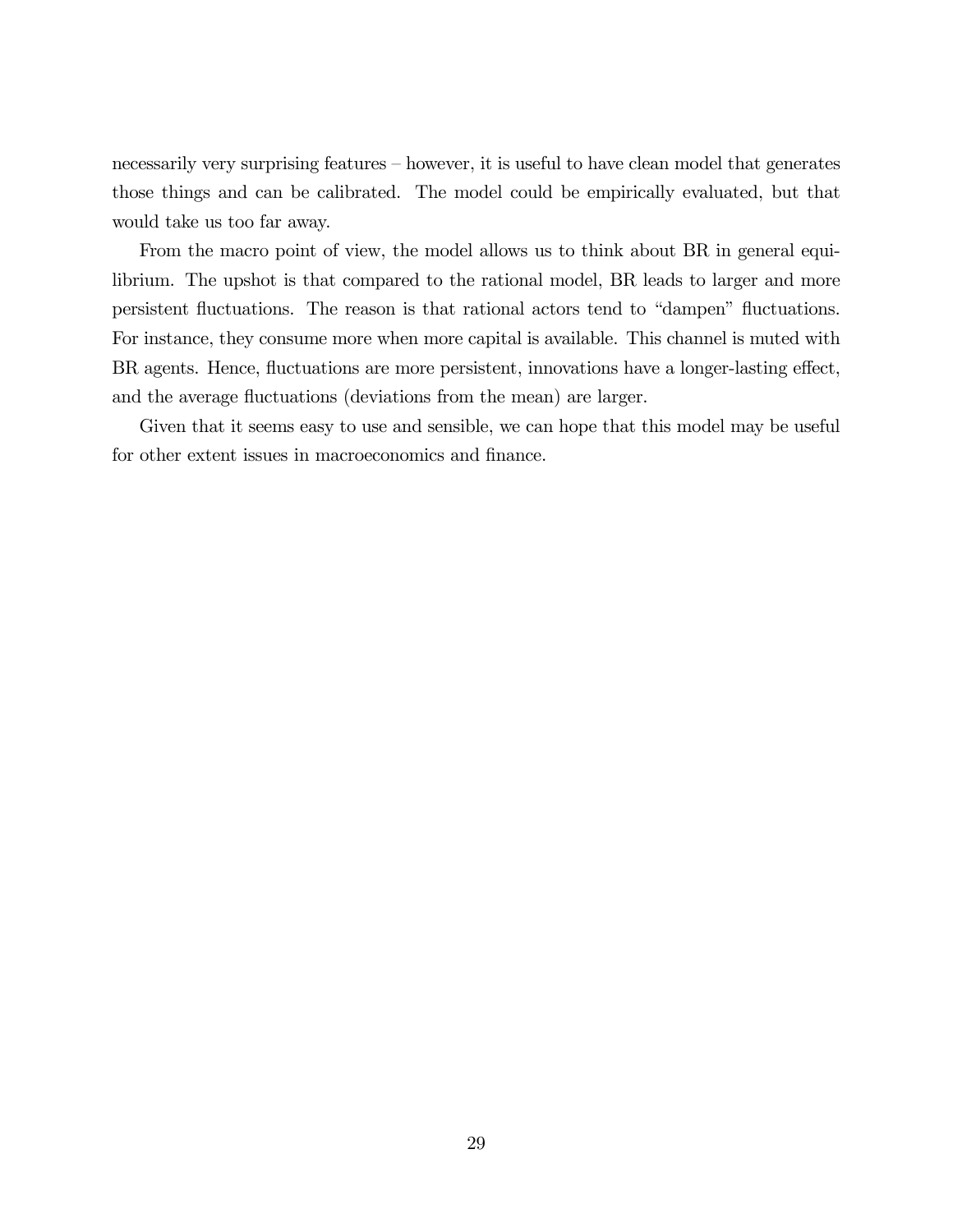# A Appendix: Tools to Expand a Simple Model Into a More Complex one

Here I develop the method to derive the Taylor expansion of a richer model, when starting from a simpler one. Here the methods are entirely paper and pencil. They draw from the techniques surveyed by Judd (1998, Chapter 14), who has a more computer-based perspective.

### A.1 Life-cycle example

We start from the simple life-cycle example. We assume, for simplicity, a stationary environment with no trend growth. The Bellman equation is:

$$
V(w,r) = \max_{c} u(c) + \beta V'((R+r)(w-c) + y',r')
$$
 (29a)

I suppress any expectation, as the shocks are assumed to be small. We assume a law of motion:

$$
r' = \rho r + \varepsilon'
$$

Call next-period wealth  $w'$ :

$$
w' = (R+r)(w-c) + y'
$$

We assume that the agent knows the simple model where interest is always as its average,  $r \equiv 0$ . As is well-known, the optimal policy is  $c = rw + y$ , and, with  $\overline{R} = 1 + \overline{r}$ ,

$$
V(w) = A (w + w^{H})^{1-\gamma} / (1 - \gamma), w^{H} = Y/\overline{r}, A = (\overline{r}/\overline{R})^{-\gamma}
$$

First, we differentiate the Bellman equation w.r.t. the new variable:

$$
V_r(w,r) = \beta V'_{w'}(w',r') \frac{\partial w'}{\partial r} + \beta V'_{r'}(w',r') \frac{\partial r'}{\partial r}
$$
  

$$
V_r(w,r) = \beta V'_{w'}(w',r')(w-c) + \beta V'_{r'}(w',r') \rho
$$
 (30)

Take the values are  $r = 0$ , this leads to:

$$
V_r(w, 0) = V_w^d(w) \frac{\beta(w - c)}{1 - \beta \rho}
$$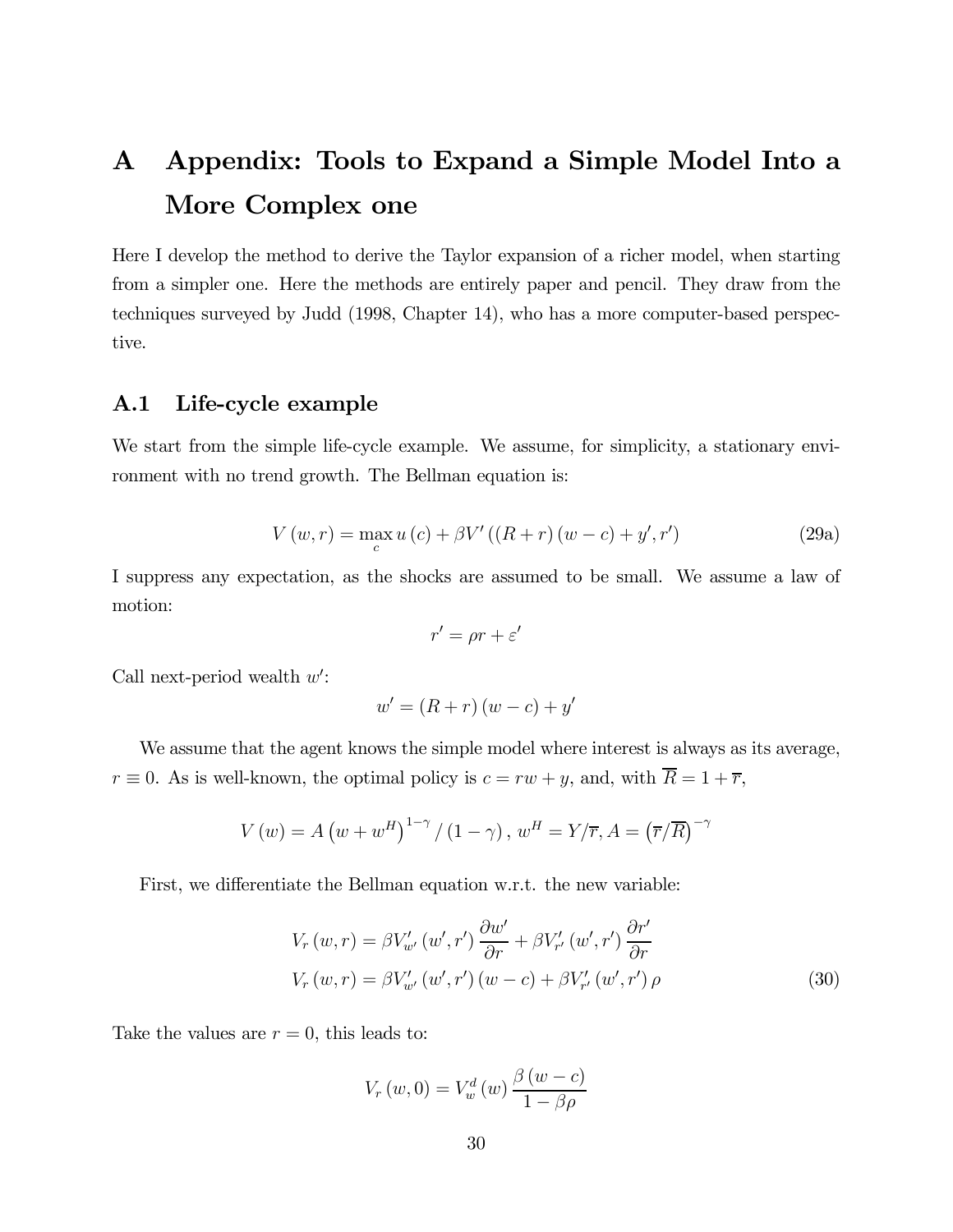We now take the total derivative w.r.t.  $w$ ,  $D_w f = \partial_w f + \frac{da}{dw} \partial_a f$ , e.g. the full impact of a change in  $w$ , including the impact it has on a change in the consumption  $c$ . The baseline policy is  $c(w) = \overline{r}w/\overline{R} + \overline{y}$ , so  $D_w c = \overline{r}$ , and  $D_w w' = d(\overline{R}(w-c)) / dw = \overline{R} - \overline{R}\overline{r}/\overline{R} = 1$ .

$$
D_w c = \overline{r}/\overline{R}
$$

$$
D_w w' = 1
$$

This means that one extra dollar of wealth received today translates into exactly one dollar of wealth next period: its interest income,  $r$ , is entirely consumed.

So differentiate (using the total derivative) equation 30. We obtain:

$$
\beta^{-1}V_{wr}(w,r) = V'_{w'w'}(w',r') (D_{w'}w) \cdot (w-c) + V'_{w'}(w',r') D_w(w-c) + V'_{w'r'}(w',r') \rho D_w w'
$$
  
=  $V'_{w'w'}(w',r') (w-c) + V'_{w'}(w',r') (1-\frac{\overline{r}}{R}) + V'_{w'r'}(w',r') \rho$ 

so, using

$$
V'_{w'w'}(w',r') = -\gamma V'_{w} \cdot \frac{1}{w+w^H} = -\gamma V'_{w} \cdot \frac{\overline{r}}{\overline{R}c}
$$

$$
V_{w,r} = \frac{\beta \frac{V'_{w'}}{\overline{R}} \left(1 - \gamma \overline{r} \left(\frac{w-c}{c}\right)\right)}{1 - \rho \beta}
$$

Finally, let's derive the impact of a change on  $r$  on  $c$ : We have

$$
V_w = \beta \left(\overline{R} + r\right) V'_{w'} = u'\left(c\right)
$$

so

$$
\frac{dc}{dr} = \frac{V_{wr}}{u''(c)} = \frac{-1}{u''(c)} \frac{V_w}{\overline{R}} \frac{1 - \gamma \overline{r} (\frac{w}{c} - 1)}{\overline{R} - \rho_r \beta}
$$

$$
= \frac{-1}{\gamma u'(c) c} \frac{V_w}{\overline{R}} \frac{1 - \gamma \overline{r} (\frac{w}{c} - 1)}{\overline{R} - \rho_r}
$$

$$
\frac{dc}{c} = \frac{1}{\overline{R}} \frac{\overline{r} (\frac{w}{c} - 1) - 1/\gamma}{\overline{R} - \rho_r} dr
$$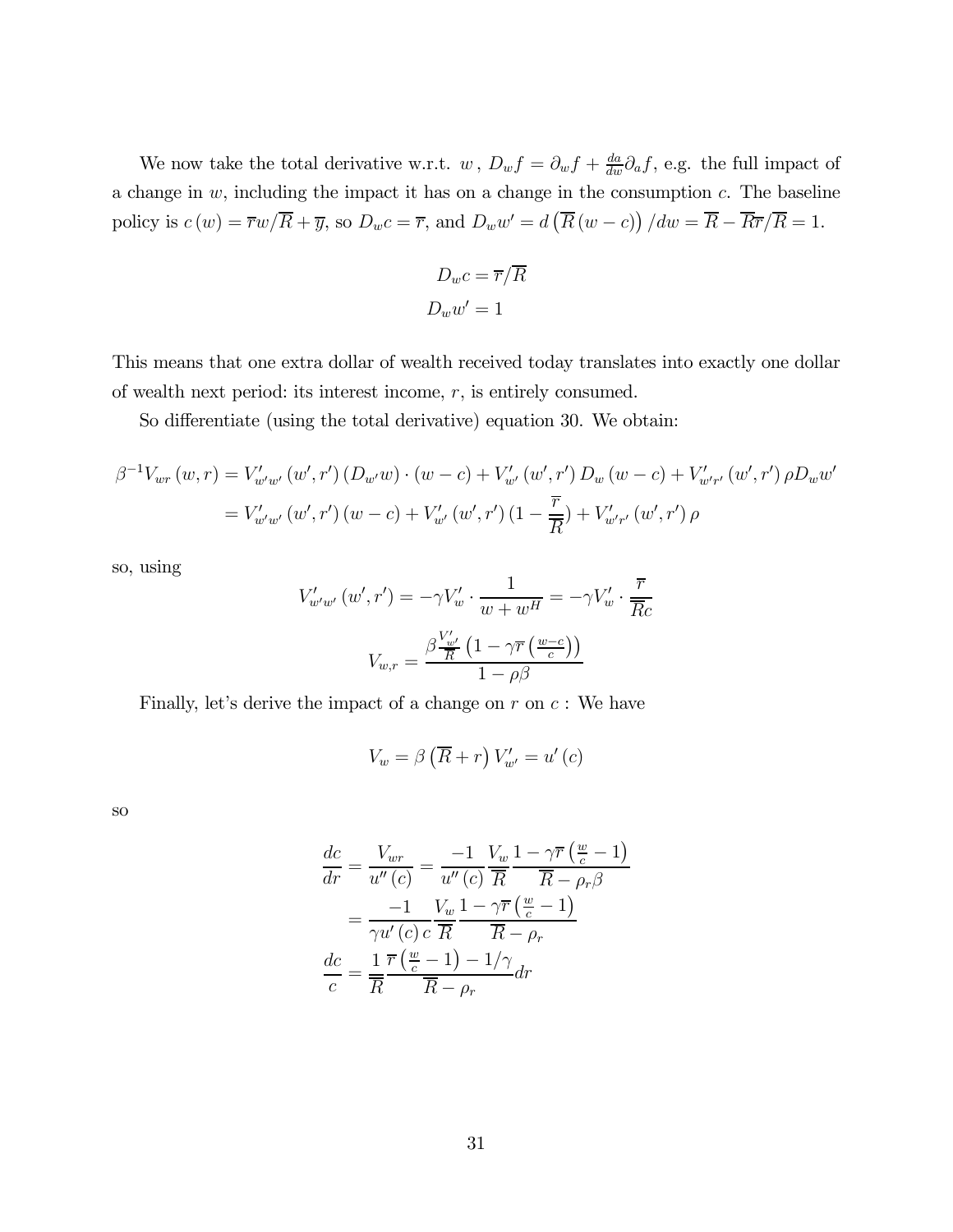### A.2 General Situation

Suppose the fully rational model:

$$
V(w, x) = \max_{a} u(w, x, a) + \beta \mathbb{E} V(w'(a), x')
$$

The state variables are  $w, x$ , and the decision variable is  $a$ . The state variables evolve according to:

$$
w' = G^{w'}(w, x, a)
$$

$$
x' = G^{x'}(x)
$$

We start with a simpler model, where  $x \equiv 0$ , i.e.

$$
V^d(w) = \max_{a} u(w, x, a) + \beta \mathbb{E} V^d(w'(a))
$$

where  $w' = G^{w'}(w, 0, a)$ .

Using the notation  $D_w f = \partial_w f + \frac{da}{dw} \partial_a f$ , which is the total derivative with respect to w (e.g. the full impact of a change in  $w$ , including the impact it has on a change in the action a). Differentiating the Bellman equation (first w.r.t. the new variable  $x$ , then w.r.t. the default variable  $w$ ), we obtain:

$$
V_x(w, x) = u_x + \beta V'_{w'} G_x^{w'}(w, x, a) + \beta V'_{x'} G_x^{x'}
$$
  

$$
V_{w,x}(w, x) = D_w u_x + \beta D_w \left[ V'_{w'} G_x^{w'}(w, x, a) \right] + \beta G_x^{x'} V'_{w', x'} D_w w'
$$

so

$$
V_{w,x}(w,0) = \frac{D_w u_x + \beta D_w \left[ G_x^{w'}(w,0,a) V_{w'}'(w',0) \right]}{1 - \beta G_x^{x'} D_w w'}
$$
(31)

**Proposition 13** The impact of a change  $x$  on the value function is:

$$
V_{w,x}(w,0) = \frac{D_w u_x + \beta D_w \left[ G_x^{w'}(w,0,a) V'_{w'}(w') \right]}{1 - \beta G_x^{x'} D_w w'}
$$
(32)

The impact of a change  $x$  on the optimal action is:

 $da = -\Psi_a^{-1} \Psi_x dx$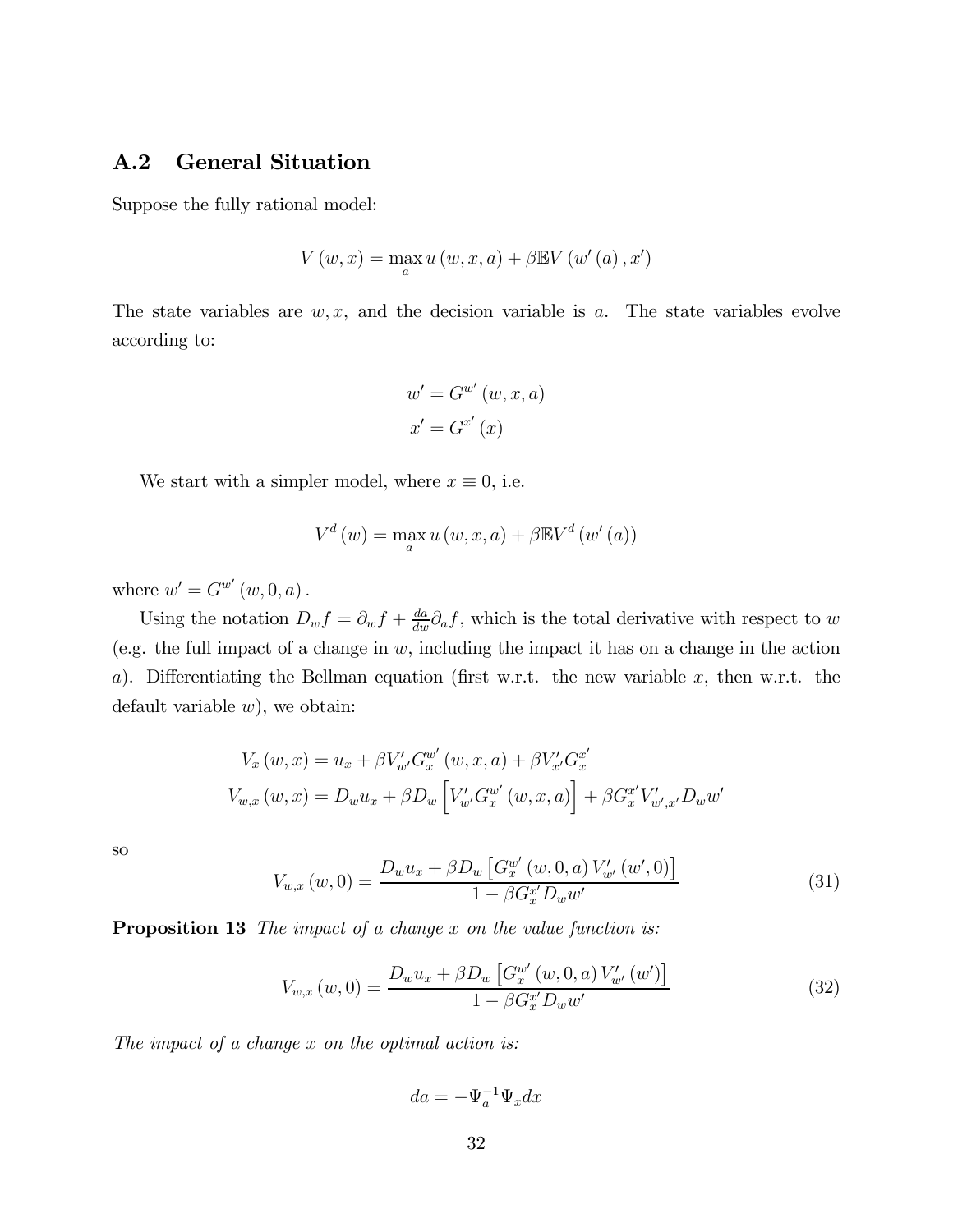$$
\Psi (a, x) = u_a (w, a) + \beta V'_{w'} G_a^{w'}
$$

$$
\Psi_a = u_{aa} + \beta G_a^{w'} V'_{w'w'} G_a^{w'} + \beta V'_{w'} G_{aa}^{w'}
$$

$$
\Psi_x = u_{ax} + \beta V'_{w'} g_{a'}^{w'} + \beta V'_{w'} G_{ax}^{w'}
$$

They depend only on the transition functions and the derivatives of the simpler baseline value function  $V'_{w'}(w')$ .

The same procedure can be followed when  $x' = G^{x'}(w, x, a)$ , with more complex algebra.

# B Appendix: Proofs

Proof of Proposition 4 We have

$$
\mathbb{E}\left[\frac{\partial a}{\partial m_i} u_{aa} \frac{\partial a}{\partial m_j}\right] = \mathbb{E}\left[X_i \frac{\partial a}{\partial x_i} u_{aa} \frac{\partial a}{\partial x_j} X_j\right]
$$

$$
= \frac{\partial a}{\partial x_i} u_{aa} \frac{\partial a}{\partial x_j} \mathbb{E}\left[X_i X_j\right]
$$

$$
= \frac{\partial a}{\partial x_i} u_{aa} \frac{\partial a}{\partial x_i} \sigma_i^2 \text{ if } i = j, \text{ or } 0 \text{ if } i \neq j
$$

Hence,

$$
(\mu - m) \mathbb{E} \left[ \frac{\partial a}{\partial m} u_{aa} \frac{\partial a}{\partial m} \right] (\mu - m) = \sum_i \frac{\partial a}{\partial x_i} u_{aa} \frac{\partial a}{\partial x_i} \sigma_i^2 (m_i - \mu_i)^2.
$$

So,

$$
m^* = \arg \max_{m} \sum_{i} -\frac{1}{2} \frac{\partial a}{\partial x_i} u_{aa} \frac{\partial a}{\partial x_i} \sigma_i^2 (m_i - \mu_i)^2 - \kappa \sum_{i} |m_i - m_i^d| \mathbb{E} \left[ \left( X_i \frac{\partial a}{\partial x_i} \cdot u_{aa} \cdot \eta_a \right)^2 \right]^{1/2}
$$

$$
= \arg \max_{m} \sum_{i} \left\{ -\frac{1}{2} \frac{\partial a}{\partial x_i} u_{aa} \frac{\partial a}{\partial x_i} \sigma_i^2 (m_i - \mu_i)^2 - \kappa |m_i - m_i^d| \left| \sigma_a u_{aa} \frac{\partial a}{\partial x_i} \sigma_i \right| \right\}
$$

We have  $n$  decoupled problems, which makes the problem easy to solve. It is easy to verify that the solution of

$$
\max_{m_i} -A (m_i - \mu_i)^2 - B |m_i - m_i^d|
$$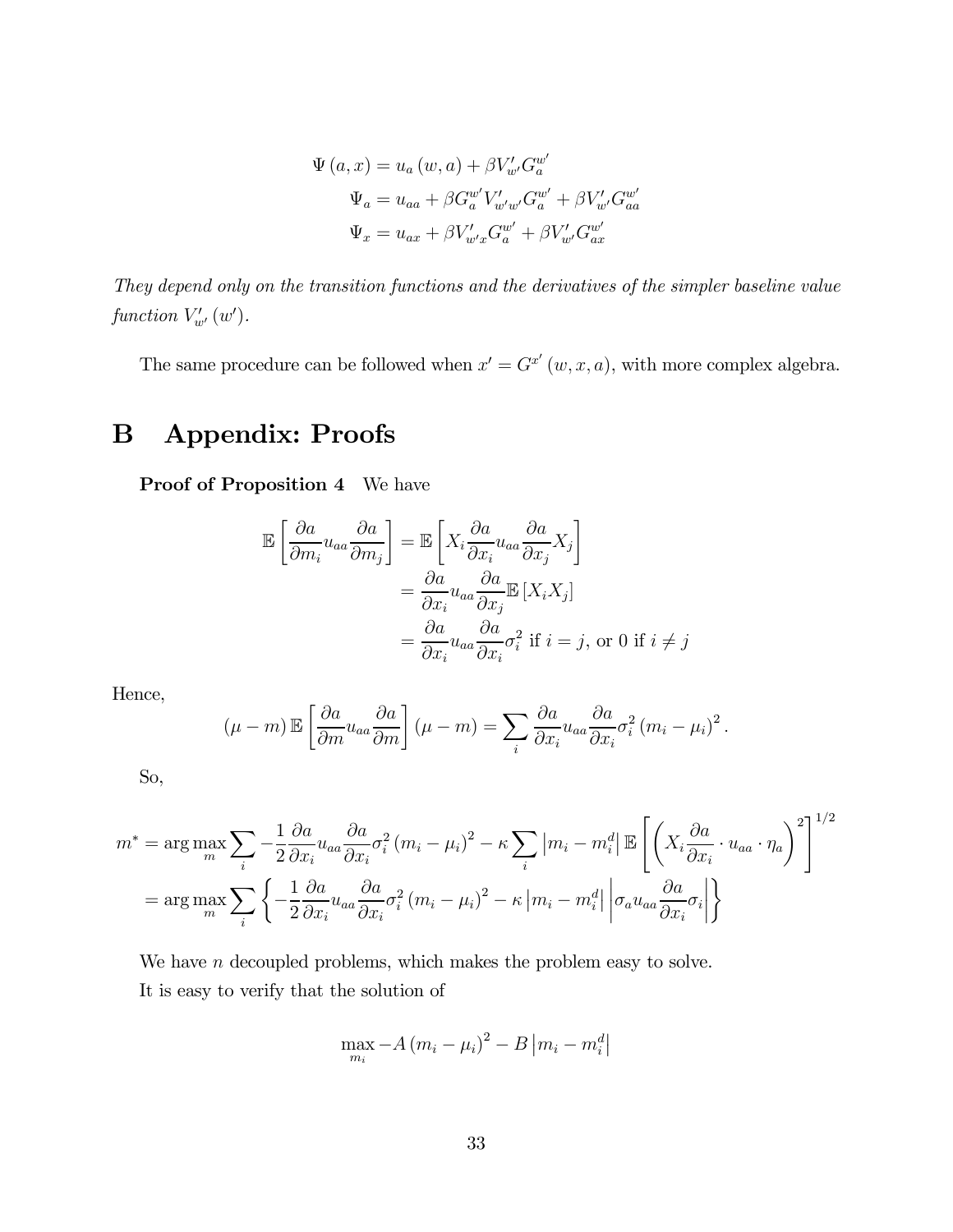is, for  $A > 0$ ,  $B \ge 0$ ,

$$
m_i = m_i^d + \tau \left(\mu_i - m_i^d, \frac{B}{A}\right)
$$

where function  $\tau$  is given in (2).

Applying this result to  $A = -\frac{1}{2}$  $\partial a$  $\frac{\partial a}{\partial x_i} u_{aa} \frac{\partial a}{\partial x_i} \sigma_i^2$  and  $B = \kappa \left| \sigma_a u_{aa} \frac{\partial a}{\partial x_i} \sigma_i \right|$ , and  $\mu_i = 1$ , we have the announced formula for  $m^*$ , with

$$
\frac{B}{A} = \frac{\kappa \left| \sigma_a u_{aa} \frac{\partial a}{\partial x_i} \sigma_i \right|}{-\frac{\partial a}{\partial x_i} u_{aa} \frac{\partial a}{\partial x_i} \sigma_i^2} = \frac{\kappa \sigma_a}{\frac{\partial a}{\partial x_i} \sigma_i}
$$

Proof of Proposition 6 The rational reaction function satisfies:

$$
a^{s}(x) = a^{d} + \sum_{i} b_{i}x_{i} + \phi(x)
$$

for a function  $\phi(x)$  such that  $|\phi(x)| \leq C ||x||^2$  for  $||x|| \leq B$ , for some positive B.

So,  $\partial a/\partial x_i' = b_i$  and:

$$
m_i^* = \tau \left( 1, \frac{\kappa \sigma_a}{\sigma_{x_i} \cdot \partial a / \partial x_i} \right) = \tau \left( 1, \frac{\kappa \sigma_a}{\sigma_{x_i} \cdot b_i} \right)
$$

We shall use the notation  $\phi(x) := \phi((m_i^* x_i)_{i=1...n})$  also satisfies that for  $||x|| \leq B$ ,  $|\overline{\phi}(x)| \leq C ||x||^2$ , hence  $\overline{\phi}(x) = O(x^2)$ . The BR reaction function is:

$$
a^{s}(x) = \arg\max_{a} u (a, m_{1}^{*}x_{1}, ..., m_{n}^{*}x_{n})
$$
  
\n
$$
= a^{s}(m_{1}^{*}x_{1}, ..., m_{n}^{*}x_{n})
$$
  
\n
$$
= a^{d} + \sum_{i} b_{i}m_{i}^{*}x_{i} + \phi ((m_{i}^{*}x_{i})_{i=1...n})
$$
  
\n
$$
= a^{d} + \sum_{i} b_{i}\tau \left(1, \frac{\kappa\sigma_{a}}{\sigma_{x_{i}} \cdot b_{i}}\right)x_{i} + \overline{\phi}(x)
$$
  
\n
$$
= a^{d} + \sum_{i} \tau \left(b_{i}, \frac{\kappa\sigma_{a}}{\sigma_{x_{i}}}\right)x_{i} + \overline{\phi}(x)
$$
  
\n
$$
= a^{d} + \sum_{i} \tau \left(b_{i}, \frac{\kappa\sigma_{a}}{\sigma_{x_{i}}}\right)x_{i} + O(x^{2})
$$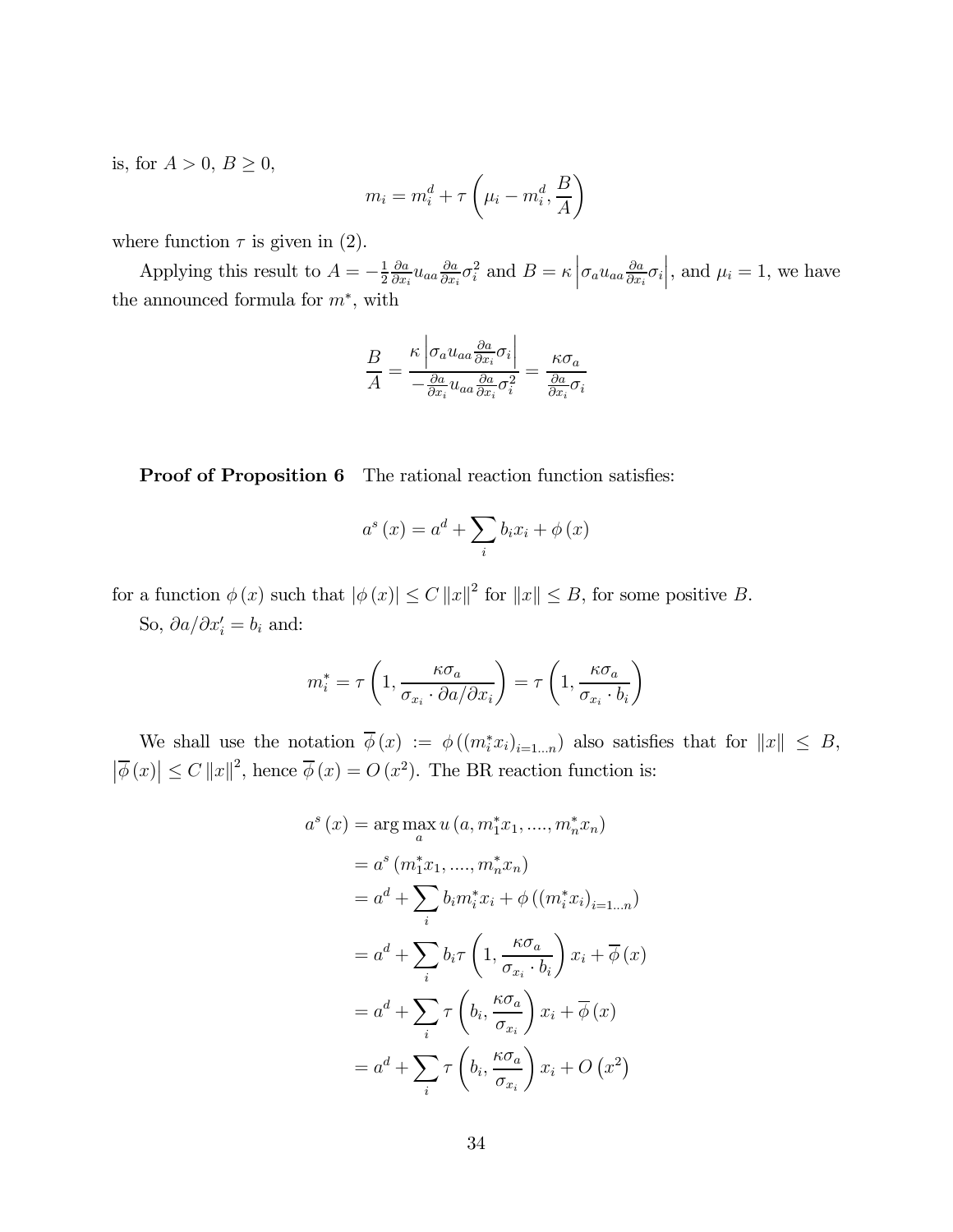**Proof of Proposition 6** Let us consider two function  $U$  and  $u^s$ 

$$
U^{s}(a, w, x) = u(a, w, x) + \beta \mathbb{E} V^{s}(F^{w}(w, x, a), F^{x}(w, x, a))
$$
  

$$
U(a, w, x) = u(a, w, x) + \beta \mathbb{E} V(F^{w}(w, x, a), F^{x}(w, x, a))
$$

and define  $a^{**}(w, x)$  and  $a^{s}(w, x)$  to be the optimal actions given the associated utility functions:

$$
a^{**}(w, x) = \arg \max U^s(a, w, x), \qquad a^s(w, x) = \arg \max U(a, w, x)
$$

First, we will prove:

**Lemma 1** We have, at  $x = 0$ ,

$$
\frac{\partial a^s(w, x)}{\partial x}|_{x=0} = \frac{\partial a^{**}(w, x)}{\partial x}|_{x=0}
$$

Proof. The key fact comes from Proposition 7, and is:

$$
V_w(w, 0) = V_w^s(w, 0)
$$
  
\n
$$
V_{ww}(w, 0) = V_{ww}^s(w, 0)
$$
  
\n
$$
V_x(w, x)_{|x=0} = V_x^s(w, x)_{|x=0}
$$
  
\n
$$
V_{wx}(w, x)_{|x=0} = V_{wx}^s(w, x)_{|x=0}
$$

and

$$
U_a = u_a(a, w, x) + \beta \mathbb{E}\left[V_w \cdot F_a^w(w, x, a) + V_x \cdot F_a^x(w, x, a)\right]
$$

$$
U_{ax} = u_{ax} + \beta \mathbb{E} [F_x^w \cdot V_{ww} \cdot F_a^w + V_w \cdot F_{ax}^w]
$$

$$
+ \beta \mathbb{E} [V_x \cdot F_{ax}^x + F_x^x \cdot V_{xx} F_a^x]
$$

Likewise, for  $U^s$ ,

$$
U_{ax}^s = u_{ax} + \beta \mathbb{E} [F_x^w \cdot V_{ww}^s \cdot F_a^w + V_v^s \cdot F_{ax}^w]
$$

$$
+ \beta \mathbb{E} [V_x^s \cdot F_{ax}^x + F_x^x \cdot V_{xx}^s F_a^x]
$$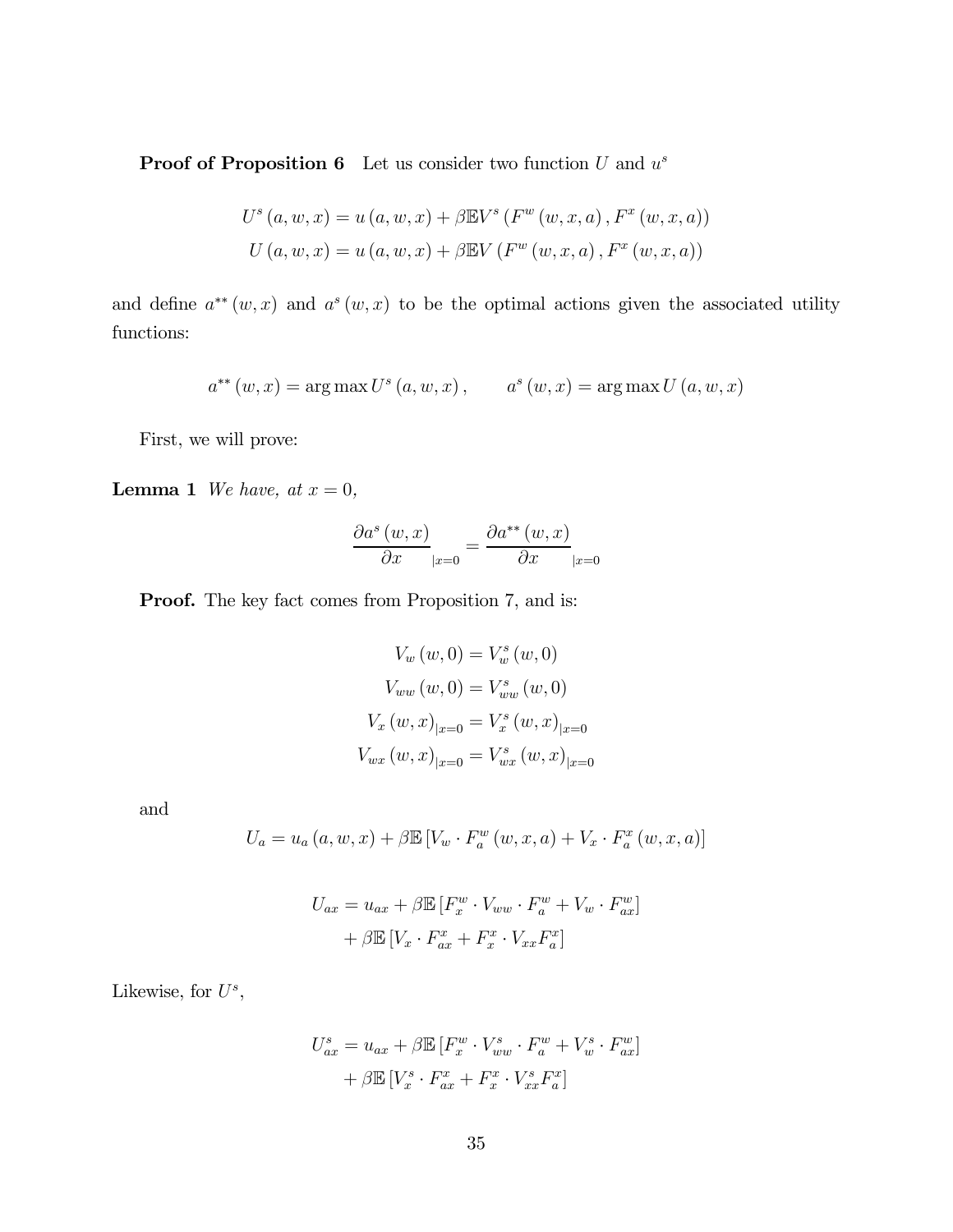Hence, we have

$$
U^*_{ax\vert x=0}=U^s_{ax\vert x=0}
$$

Note that we used  $F_a^x = 0$ . It is necessarily, because in general  $V_{xx} \neq V_{xx}^s$ .

Likewise,

$$
U_{aa} = u_{aa}(a, w, x) + \beta \mathbb{E} \left[ F_a^w(w, x, a) \cdot V_{ww} \cdot F_a^w(w, x, a) + V_w \cdot F_{aa}^w(w, x, a) \right]
$$
  
+ 2\beta \mathbb{E} \left[ F\_a^x(w, x, a) \cdot V\_{xw} \cdot F\_a^w(w, x, a) \right]  
+ \beta \mathbb{E} \left[ F\_a^x(w, x, a) \cdot V\_{xx} \cdot F\_a^x(w, x, a) + V\_x \cdot F\_{aa}^x(w, x, a) \right]

and a similar expression for  $U_{aa}^s$ , which leads to:

$$
U_{aa}^* = U_{aa}^s \text{ at } x = 0
$$

Finally, we have:

$$
\frac{\partial a^s (w, x)}{\partial x}|_{x=0} = -U_{aa}^{-1} \cdot U_{ax|x=0}
$$

$$
= -U_{aa}^{BR-1} \cdot U_{ax|x=0}^s
$$

$$
= \frac{\partial a^{**} (w, x)}{\partial x}|_{x=0}
$$

 $\blacksquare$ 

Given  $a^{Rat}(w, x) = a^{s}(w) + \sum_{i} b_{i}(w) x_{i} + O(x^{2}),$  we have

$$
\frac{\partial a^s(w,x)}{\partial x_i} = b_i(w)
$$

Hence, the lemma gives:

$$
\frac{\partial a^{**}(w,x)}{\partial x_i} = b_i(w)
$$

so

$$
a^{**}(w, x) = a^{s}(w) + \sum_{i} b_{i}(w) x_{i} + O(x^{2})
$$

Finally,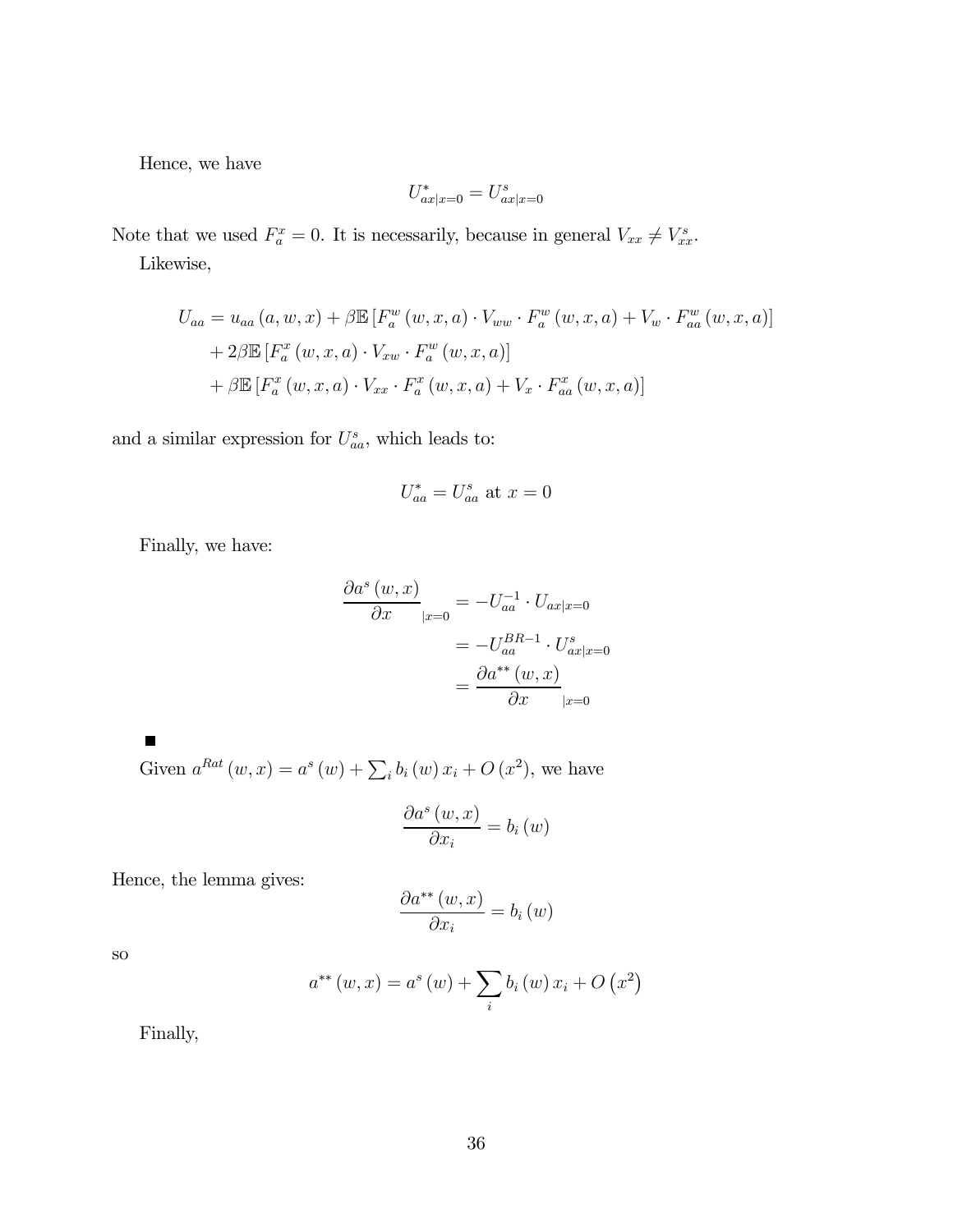$$
a^{s}(x) = a^{**}(m_{i}^{*}x_{i})
$$
  
=  $a^{s}(w) + \sum_{i} b_{i}(w) m_{i}^{*}x_{i} + O(x^{2})$   
=  $a^{s}(w) + \sum_{i} b_{i}(w) \tau \left(1, \frac{\kappa \sigma_{a}}{b_{i}(w) \sigma_{x_{i}}}\right) x_{i} + O(x^{2})$   
=  $a^{s}(w) + \sum_{i} \tau \left(b_{i}(w), \frac{\kappa \sigma_{a}}{\sigma_{x_{i}}}\right) x_{i} + O(x^{2}).$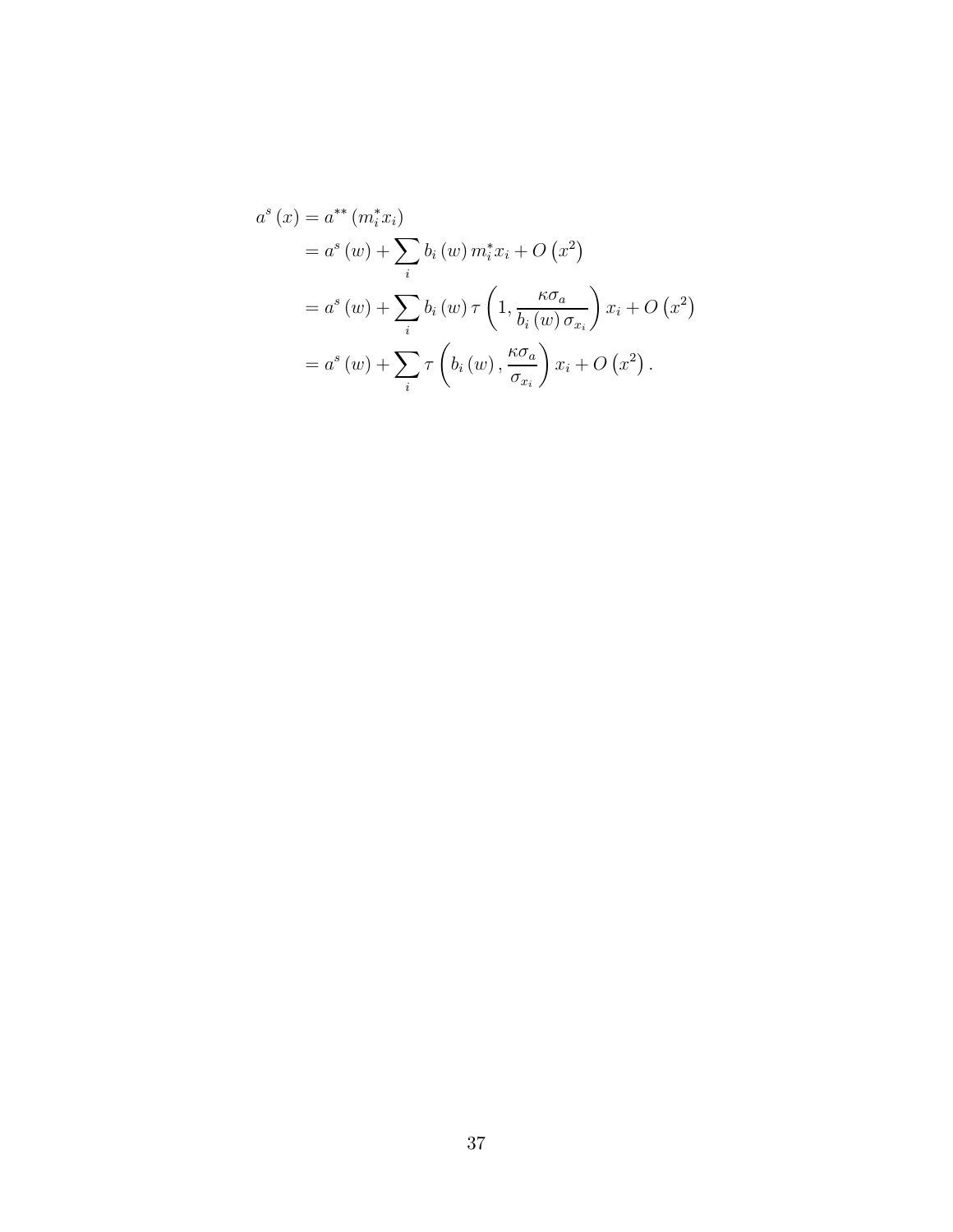### References

Abel, Andrew, Janice C. Eberly, and Stavros Panageas, "Optimal Inattention to the Stock Market with Information Costs and Transactions Costs," Working Paper, University of Pennsylvania, 2010.

Akerlof, George A., and Janet L. Yellen, "Can Small Deviations from Rationality Make Significant Differences in Economic Equilibria?" American Economic Review, 75 (1985), 708-720.

Alvarez, Fernando, Luigi Guiso and Francesco Lippi, "Durable consumption and asset management with transaction and observation cost," American Economic Review, forth.

Baker, Malcolm, Stefan Nagel and Jeffrey Wurgler, "The Effect of Dividends on Consumption," Brookings Papers on Economic Activity, 38 (2007), 231-292.

Bansal, Ravi, and Amir Yaron. 2004. "Risks for the Long Run: A Potential Resolution of Asset Pricing Puzzles." Journal of Finance, 59: 1481—1509.

Barro, Robert. 2009. "Rare Disasters, Asset Prices, and Welfare Costs." American Economic Review 99: 243—64.

Blanchard, Olivier and Stanley Fischer. 1989. Lectures on Macroeconomics. MIT Press Bordalo, Pedro, Nicola Gennaioli, and Andrei Shleifer. 2011. "Salience and Consumer Choice." Harvard University Working Paper.

Campell, John and Luis Viceira. 2012. *Strategic Asset Allocation*, Oxford University Press.

Candès, Emmanuel, and Terence Tao, "Near-optimal signal recovery from random projections: universal encoding strategies?" IEEE Transactions on Information Theory, 52 (2006), 5406-5425.

Chetty, Raj. 2012. "Bounds on Elasticities with Optimization Frictions: A Synthesis of Micro and Macro Evidence on Labor Supply." Econometrica, forthcoming.

Donoho, David, "Compressed Sensing," IEEE Transactions on Information Theory, 52 (2006), 1289-1306.

Fuster, Andreas, David Laibson, and Brock Mendel. 2010. "Natural Expectations and Macroeconomic Fluctuations," Journal of Economic Perspectives, 24: 67-84.

Gabaix, Xavier. 2012. "A Sparsity-Based Model of Bounded Rationality."

Gabaix, Xavier. 2012a. "Variable Rare Disasters: An Exactly Solved Framework for Ten Puzzles in Macro-Finance," Quarterly Journal of Economics, 127(2), 645-700..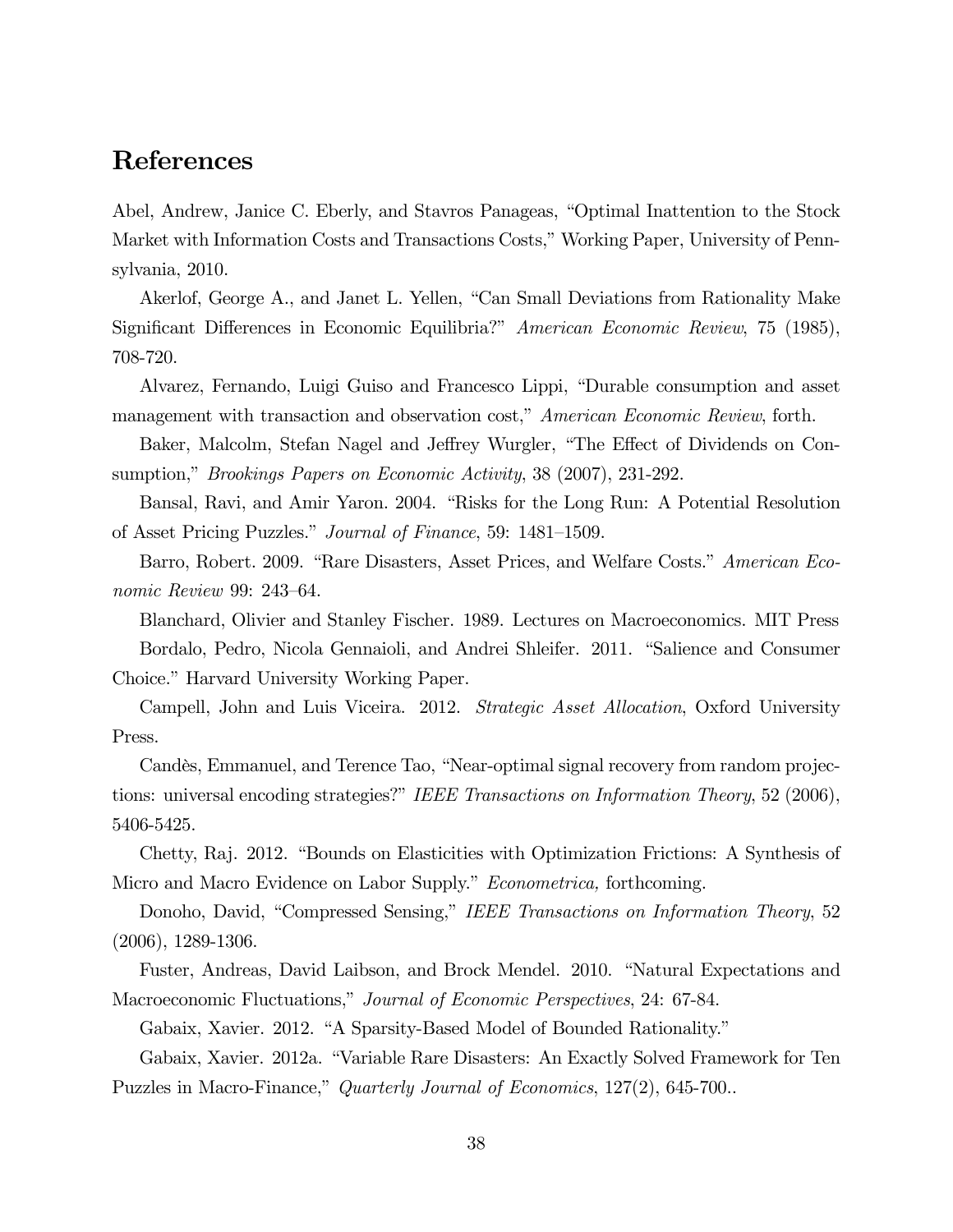Gabaix, Xavier, and David Laibson. 2002. "The 6D bias and the Equity Premium Puzzle." NBER Macroeconomics Annual, 16: 257—312.

Gabaix, Xavier, and David Laibson. 2006. "Shrouded Attributes, Consumer Myopia, and Information Suppression in Competitive Markets." Quarterly Journal of Economics, 121: 505—40.

Gennaioli, Nicola, and Andrei Shleifer, "What Comes to Mind," Quarterly Journal of Economics, 125 (2010), 1399-1433.

Gennaioli, Nicola, Andrei Shleifer, and Robert Vishny, "Financial Innovation and Financial Fragility," Working Paper, Harvard University, 2010.

Hall, Robert E. 1988. "Intertemporal Substitution in Consumption." Journal of Political Economy 96: 339—57.

Hellwig, Christian and Venky Venkateswaran. 2012. "Hayek Vs Keynes: Incomplete Information and Market Prices", Working Paper, Toulouse.

Judd, Kenneth. 1998. Numerical methods in economics. MIT Press.

Koszegi, Botond, and Adam Szeidl. 2011. "A Model of Focusing in Economic Choice." Unpublished.

Krusell, Per and Anthony Smith. 1996. "Rules of Thumb in Macroeconomic Equilibrium: A Quantitative Analysis." Journal of Economic Dynamics and Control, 1996.

Krusell, Per and Anthony Smith. 1998. "Income and wealth heterogeneity in the macroeconomy," Journal of Political Economy, 106, 867-896.

Ma´ckowiak, Bartosz and Mirko Wiederholt. 2009. "Optimal Sticky Prices under Rational Inattention," American Economic Review, 99(3), 769-803.

Ma´ckowiak, Bartosz and Mirko Wiederholt. 2011. "Business Cycle Dynamics under Rational Inattention," WP, Northwestern.

Mankiw, N. Gregory and Ricardo Reis "Pervasive Stickiness," American Economic Review Papers and Proceedings, 96 (2), 164-169, 2006.

Matejka, Filip and Christopher Sims, "Discrete actions in information-constrained tracking problems", Working Paper, Princeton, 2011.

Rabin, Matthew and Georg Weizsäcker, "Narrow Bracketing and Dominated Choices," American Economic Review, 99 (2009), 1508-1543

Reis, Ricardo, "Inattentive Consumers," Journal of Monetary Economics, 53 (2006), 1761-1800.